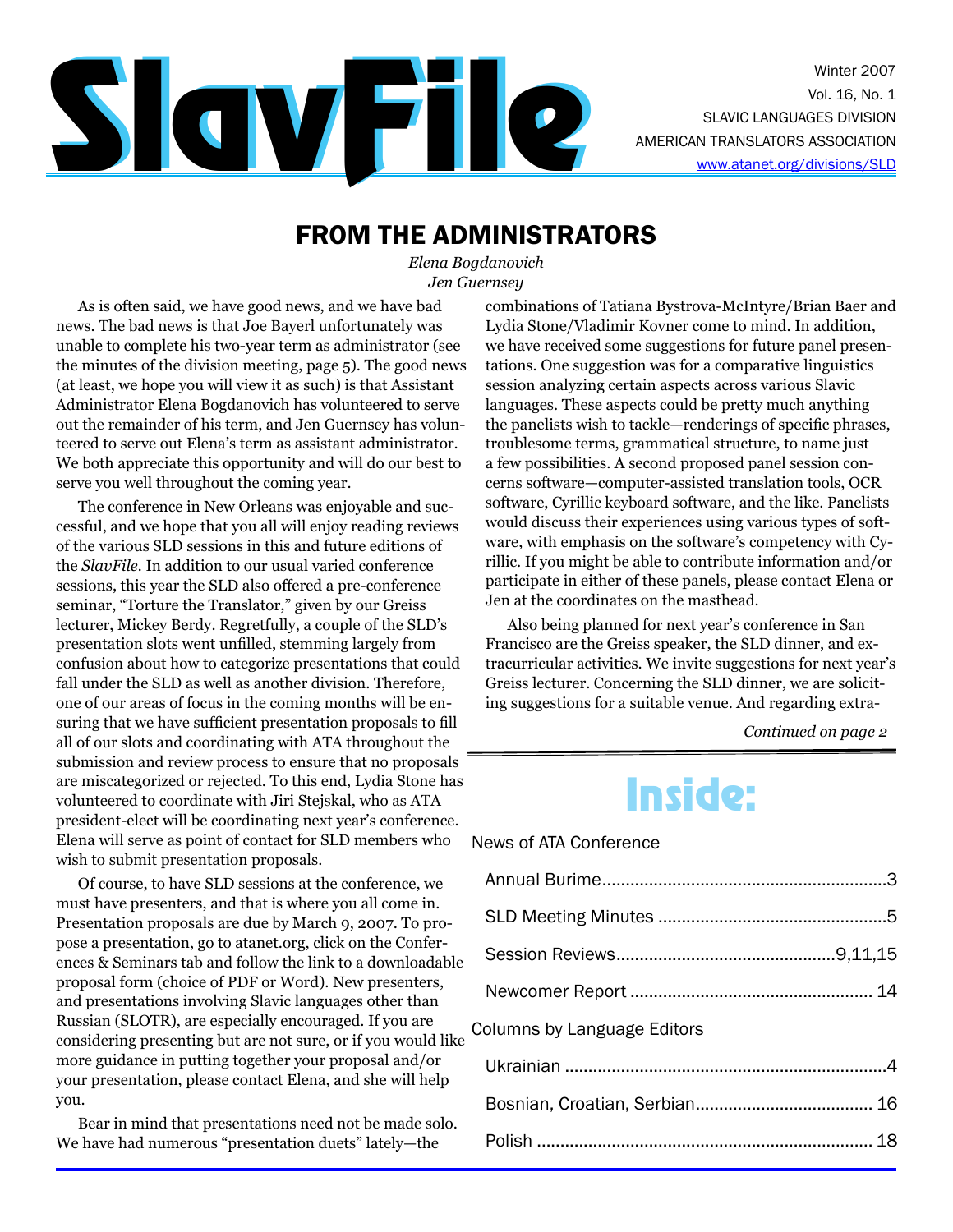#### SLAVIC LANGUAGES DIVISION

**Officers** 

Administrator: Elena Bogdanovich-Werner Tel.: 503-558-1663 Fax: 503-658-1664 elena@hillsdalecorp.com

Assistant Administrator: Jen Guernsey Tel. & Fax: 703-912-9242 jenguernsey@gmail.com

*SlavFile* is published four times yearly.

Articles of interest to Slavic translators and interpreters are invited.

Designation of Slavic Languages Division membership on ATA membership application or renewal form provides full membership.

> Write to ATA, 225 Reinekers Lane Alexandria, VA 22314

Submissions become the property of *SlavFile* and are subject to editing.

Opinions expressed are those of the authors and do not necessarily represent the views of the Editor or of the Division.

Editor: Lydia Razran Stone Tel.: 703-768-5441 Fax: 703-768-1889 lydiastone@verizon.net

Associate Editor: Nora Favorov Tel: 919-960-6871 Fax: 919-969-6628 norafavorov@bellsouth.net

Associate Editor (Russian and Technical Material, Layout and Typesetting): Galina Raff Tel.: 704-849-8200 Fax: 704-296-2994 galina.raff@att.net

Contributing Editor (Ukrainian): Olga Collin Tel.: 847-317-0849 olgacollin@msn.com

Contributing Editors (Bosnian, Croatian, and Serbian): Stephen M. Dickey and Janja Pavetić-Dickey Tel.: 785-864-2357 smd@ku.edu or jpdickey@ku.edu

Contributing Editor (Polish): Genowefa Legowski Tel.: 307-745-4220 bartlego@yahoo.com

Copyeditors: Jennifer L. Guernsey and Christina Sever

### FROM THE ADMINISTRATORS

*Continued from page 1*

curricular activities, we have received suggestions for field trips to one or more of the several large Russian bookstores in the area and to Defense Language Institute/Monterey Institute of International Studies. We are open to other ideas and would like to hear from anyone interested in helping to coordinate such activities.

In New Orleans, the discussion that had begun in previous years concerning organizing a mid-year SLD conference continued. This year, however, there was a new twist. Our Greiss lecturer, Mickey Berdy, suggested that both we and her Moscow translator colleagues would benefit from a joint conference in Moscow and offered to help coordinate such a venture. Our first step in pursuing either type of mid-year conference (stateside or in Russia) will be to gauge the level of interest among SLD members and to solicit input on timeframe, cost and so on.

To that end, we are preparing to launch another survey of the Division membership, similar to the one conducted by Nora Favorov several years ago, to which we received an impressive response. In addition to posing questions about possible mid-year conferences, we will solicit input on conference sessions and related activities for next year in San Francisco, as well as suggestions regarding *SlavFile* and the SLD in general. So stay tuned; it will be coming soon to an e-mail inbox near you.

We have a few last bits of information for you that we gleaned at the conference's Division Administrators Meeting. First, at the suggestion of our fellow division administrators, ATA Headquarters will be arranging for welcome letters to go out to new division members ("Hi, welcome to the SLD, here are the benefits of SLD membership…"). This does not affect most of you since you already are SLD members, but we thought you would like to know that this gap in our communications will in the future be filled.

Second, ATA Headquarters is planning to start a monthly e-mail that constitutes a compilation of brief updates regarding the goings-on in each division. Because of antispam regulations, ATA Headquarters is severely restricted in the number of broadcast e-mails it can send to its membership within a given time, hence the desire to combine the brief updates from all of the divisions into a single monthly e-mail.

That's all the news for now. We would like to take this opportunity to wish all of you a very happy and prosperous New Year!

### OFFERS OF WORK FROM EMPLOYERS AND CLIENTS ARE PUBLISHED FREE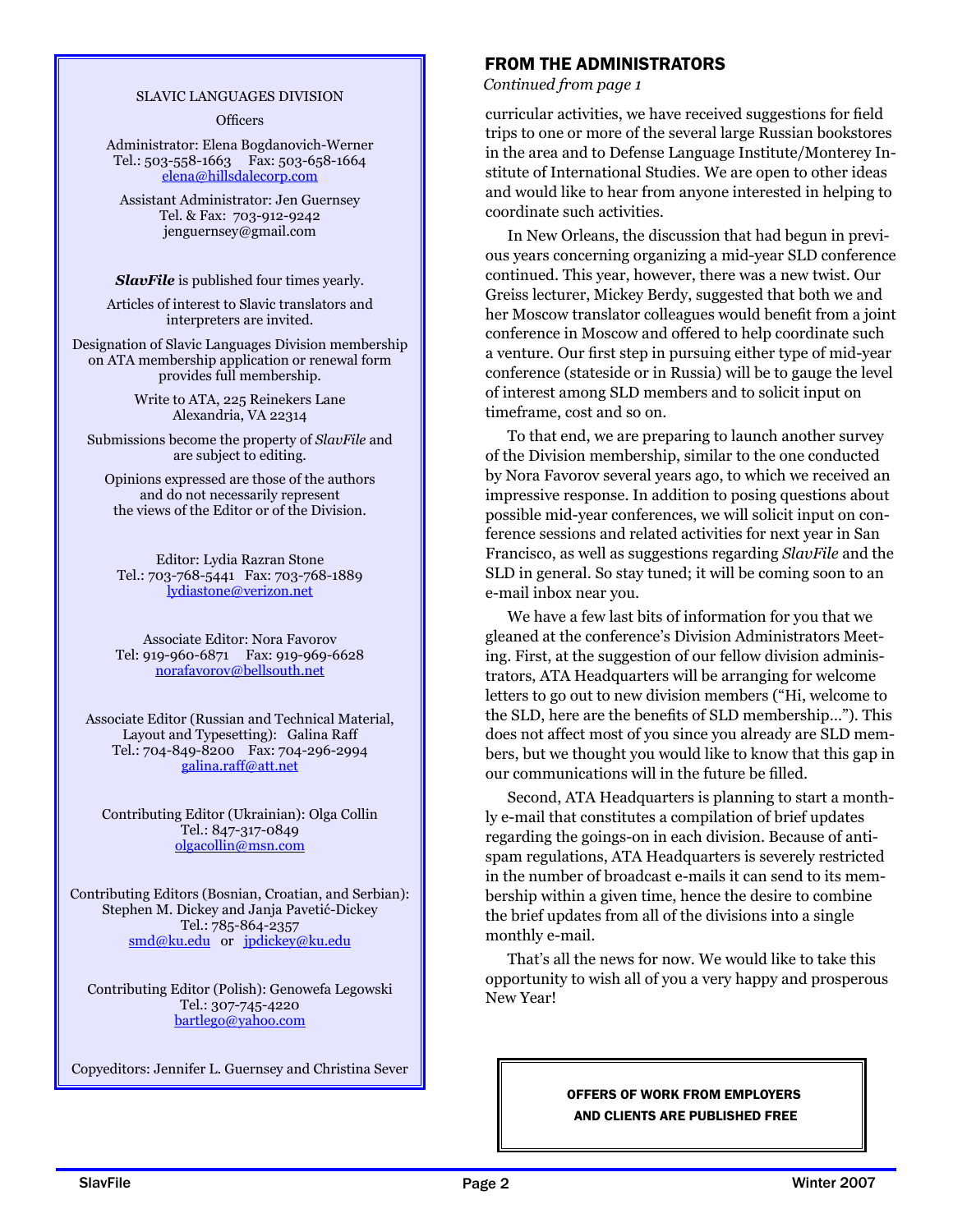### БУРИМЕ

### на ужине Славянской Дивизии АТА New Orleans, November 3, 2006

Editors' note: We proudly present the latest annual burime (bouts rimés) composed by Vadim Khazin while the rest of us enjoyed ourselves at the Slavic Banquet during the most recent ATA Conference. As most of you know, Vadim composes in real time using rhymed pairs of words submitted by the assembled revelers. His works usually feature the theme of how happy we all are to be once again together and relaxing from the stresses and rigors of our shared passion and trade translation and interpreting.

Приехали мы в Новый Орлеан, И переводчиков немалый караван, A very friendly Slavic ring, Has come in here to eat and drink. Здесь не висит над нами молоток, Так что едим спокойно артишок. We are not bothered here by prostitutes or pimps, Instead we've met some tasty shrimps. Или, по-русски, золотистые креветки, Каких не нюхивали наши предки. Ни одного здесь нет преступного квартета, Вора в законе иль авторитета. Не смотрим друг на друга мы здесь криво, И с удовольствием здесь попиваем пиво, А то и водочку, коньяк или вино – Такое нынче получается кино. И здесь никто не чинит нам помехи, Чтоб вечер этот полон был потехи. We will remember this city and parish Where none of us was doomed to perish, И не пролилася ничья здесь слеза, И не разразилась над нами гроза, And nobody managed to break or to rip His or her colleague's arm, leg, skull or hip. Всё потому, что мы ломаем шпаги Только по поводу того, что на бумаге Изобразим мы в результате перевода, А в остальном мы просто пешеходы. Nie mamy, mam nadzieję, mózgi ośle, Klientom nie mówimy, by się poszli;

We love translating from language to language And may survive on just a daily sandwich.

Часто приходится, увы, скакать по кочкам, И доллары приходят к нам не в бочках, And only when we feel at last That on our brain there grows a crust, We fall asleep and dream about a tree To sit beneath and from translation flee. Потом покажется тебе, что ты полковник, Красавицы божественной любовник… Но с неба станут сыпаться лягушки, И ты поймёшь: закончились игрушки, Пора вставать, садиться вновь на стул, And keep translating if you're not a fool. Тебе ведь не найдётся заменитель, Слуга, помощник или заместитель. But what if on the shore of a bayou Захочешь сказать нежное «Люблю»? I mean what if for someone you have hots, Forgetting dishes, plates or humble pots? You'll have to choose between professional devotion And sudden, maybe genuine emotion... But let us be, according to our trends, Devoted colleagues and, I hope, close friends. And if I something accidentally forgot, That was because some beauties rendered me distraught. I also hope that master poet Лида Stone Will not have something heavy at me thrown. На этом кончил буриме ваш друг Вадим; Ну что, аплодисменты мне дадим? *Vadim Khazin*

### **SUBMITTING PROPOSALS FOR NEXT YEAR'S CONFERENCE**

Feeling some concern that, in 2006, there were a number of conference slots without an SLD presentation, we wrote to 2007 Conference Organizer Jiri Stejskal. He assured us that this was fortuitous and not the result of a policy to limit the number of slots available to smaller divisions. So, keep the proposals coming, and to ensure against being scheduled against other Slavists, please ask that your presentation be categorized as "Slavic." Jiri provided the following information: "Please note that in all likelihood we will not be offering 45-minute sessions, but will encourage panels with more presenters." If you would like to find someone to team up with in a panel presentation, the Yahoo Russian Translator's Club would be a good place to do so.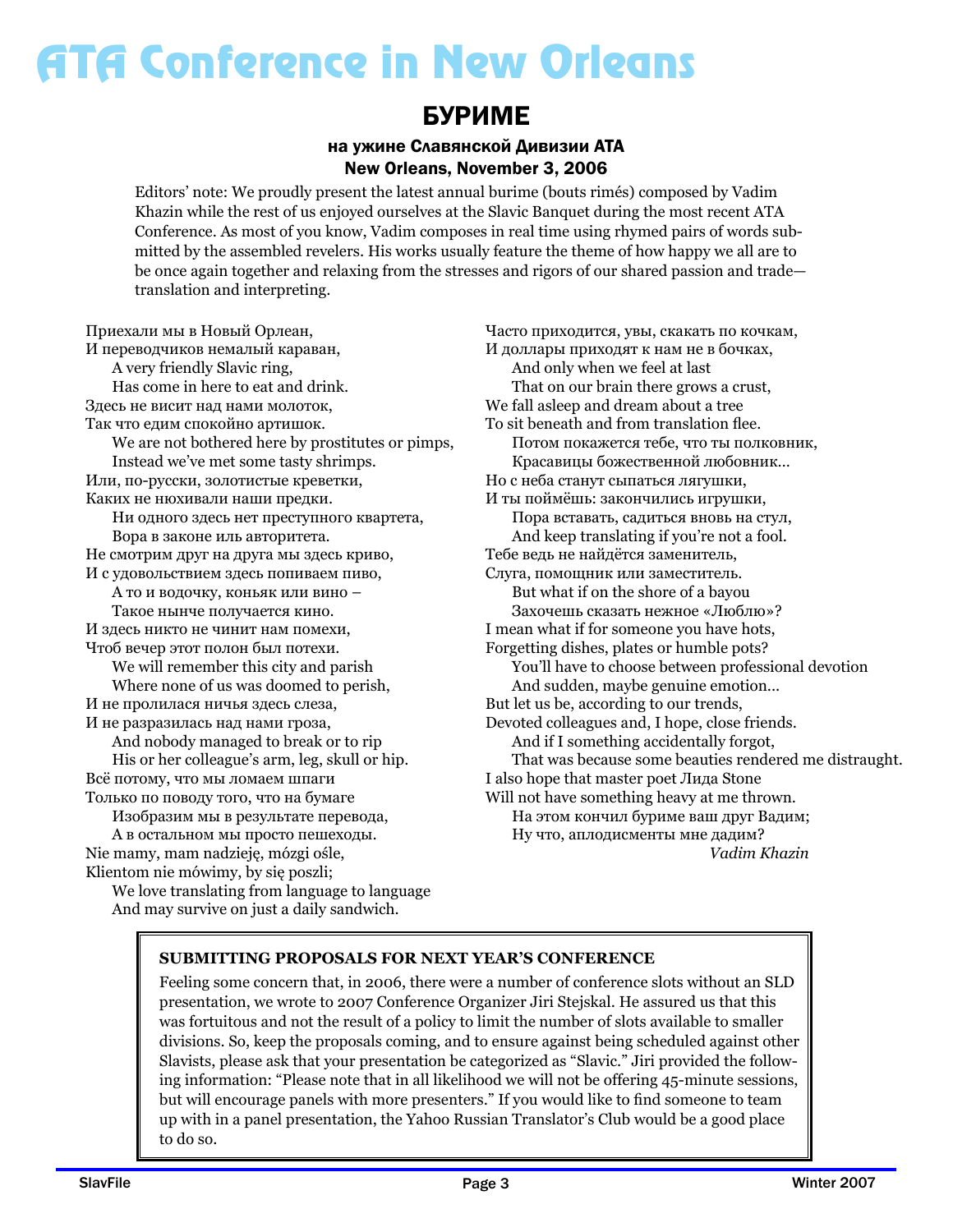### Some Thoughts on the Ukrainian Language: How Two People Can Speak Ukrainian, Yet Not Understand Each Other

*Olga Collin, SlavFile Editor for Ukrainian*

When I had just started to get involved with medical interpretation from/into Ukrainian, one of my colleagues tactfully inquired about my knowledge and understanding of the Polish language. Being new to the Ukrainian community in the Chicago area, I was somewhat surprised by this question. After all, my interpretation assignments were all from/into Ukrainian and not Polish. Soon enough I understood my well-meaning colleague.

Those of you who interpret at hospitals know that the majority of our clients are older, left Ukraine (or what was then the Soviet Union) many years ago and reside in Slaviclanguage communities in the U.S. Naturally these people speak the language they brought with them from the areas where they lived in Ukraine. Their children grow up bilingual, using both the Ukrainian they learned from their parents and at local Ukrainian schools and English.

One of my first assignments happened to be for a woman who had left Ukraine 28 years ago. We greeted each other and exchanged some pleasantries. That was about the time I realized that this assignment would be rather difficult as I spoke literary Ukrainian (which she has difficulty understanding), while she addressed me in the language spoken by the Ukrainian diaspora, which is based primarily on the Galician dialect. Here I should mention that I am from the south of Ukraine, and the Ukrainian I grew up speaking is quite different from the language this patient used.

There is a historical as well as a geographical explanation of the phenomenon. Over the years various countries have called Ukrainian lands their own. Ukraine was divided into territories, which found themselves under the influence of different cultures and languages. Thus the western territories were very much affected by the Polish language. Some of the first documented contacts and language exchanges date as far back as the times of Kyivan Rus. Cultural exchange was bi-directional, and there are numerous Polish borrowings in the Ukrainian language, as well as many Ukrainian words that have entered Polish. As a result, the Ukrainian language gradually grew apart from other East Slavic languages, Russian in particular. Below are some examples of the Ukrainian language peculiarities typical for some Western parts of the country:

-usage of the word "правда" at the end of a sentence

Ця людина – твій знайомий, правда? (typical of Polish sentence structure, similar to the English isn't he/she?); -reflexive "ся" in front of the verb

Щоби ся / сі не бояв (instead of "не боявся") (from the song "Ой заграй ми, музиченьку")

- words "газда" vs. "хазяїн" (typical for the South), greeting "Слава Ісу!" vs. "Добрий день!", "Як ся маєте? А як Ваш неньо?"

Let's look at the southern and eastern parts of today's Ukraine. These are the areas where people want Russian to have the status of a second official language. Historically the Ukrainian and Russian languages coexisted here in close proximity. After 1654, the year Ukraine united with Russia, the two languages started to interact with even greater frequency. And while, during the 6th-7th centuries, both languages and cultures benefited from this exchange, starting in the 8th century, the process became predominantly one-sided, with Russian being the dominant language. Later this dominance intensified when a new "historical entity"—the Soviet people—was being created. Ukrainian, along with all the other national languages, impeded this grand creation. In the interest of Soviet national unity it was slated to be replaced with Russian. This plan was rather successful, as today thousands of people question their identity, culture and language.

It's said that the population of the southern and eastern regions uses a mix of the Ukrainian and Russian languages know as "surzhyk". Such language pearls as "конечно" pronounced with a Ukrainian accent instead of "звичайно"; or "я рахую" instead of "я вважаю" (Russian "я считаю") and many others are commonly used phrases. For more examples please listen to any of the earlier Verka Serdiuchka dialogs (can be found online).

Linguists distinguish between three different dialects of the Ukrainian language: northern, southwestern and southeastern (see the map in Ukrainian: http://litopys.org.ua/ ukrmova/um184.htm). Today the majority of people across Ukraine understand the literary Ukrainian language (closest to the dialect spoken in central Ukraine, particularly in the Poltava area), the language of such prominent Ukrainian authors as Taras Shevchenko, Lesya Ukrainka, and Ivan Franko (although some of the words the latter used may have to be explained). On the everyday level, however, understanding may often be hampered by the vocabulary and pronunciation peculiar to one particular area.

The cultural and linguistic gap between the western and eastern parts of Ukraine has proved difficult to bridge. Those in western Ukraine accuse the easterners of having lost their language, assimilated Russian culture, and adopted a primitive mixture of Ukrainian and Russian (surzhyk). The other side returns the favor by making pretty much the same accusations regarding Polish. The language question has become a divisive political issue discussed in heated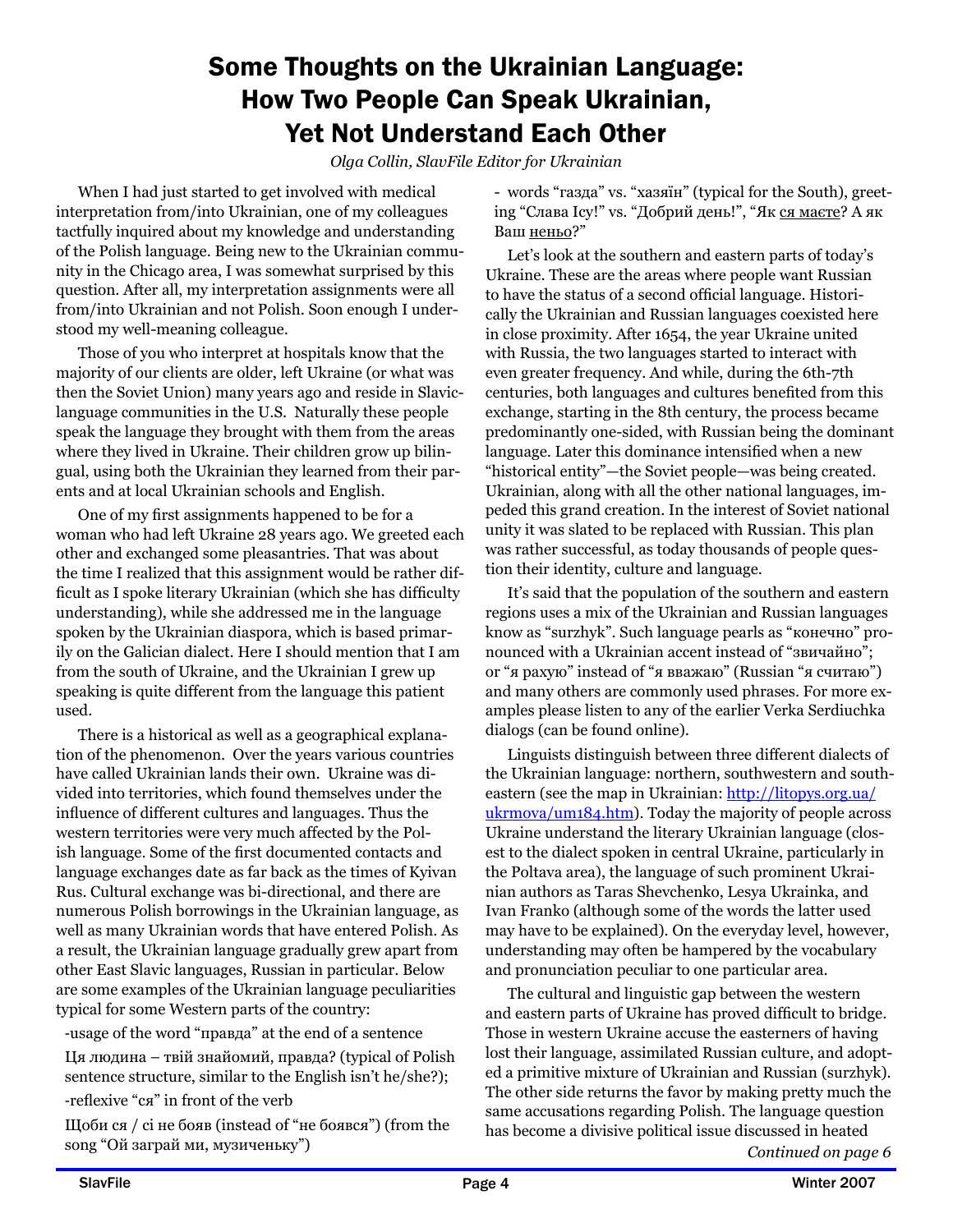### SLD MEETING MINUTES

New Orleans, LA November 3, 2006

Assistant Administrator Elena Bogdanovich called the meeting to order. The agenda was distributed. Nora Favorov moved to approve the agenda, Nancy Luetzow seconded, and the motion to approve the agenda was passed.

Elena informed everyone that Joe Bayerl unfortunately had to resign from his position as administrator for personal reasons, and thus she was running the meeting in his stead. Nora announced that Elena has volunteered to serve as administrator for the rest of Joe's term until next year's elections, and that the SLD was seeking a volunteer to take Elena's place as assistant administrator. A call was issued for volunteers to take on the position of assistant administrator. Elena thanked Nora for her continued participation in and support of the Division. Boris Silverstein moved to thank Elena for stepping up to serve as administrator.

### *SlavFile Report – Lydia Stone*

Lydia reported that four issues of *SlavFile* were published this year within a ten-month period, and thanked Christina Sever, Jen Guernsey, and Nora for their assistance. This year, the *SlavFile* was published only electronically, and there were difficulties getting ATA Headquarters to send out notices of the electronic publication in a timely manner.

Lydia requested more participation in *SlavFile* on the part of those who speak Slavic languages other than Russian (SLOTR). She noted that we have a Polish editor and a Ukrainian editor, and recently Stephen Dickey and his wife Janja Pavetić-Dickey have volunteered to serve as Bosnian/Croatian/Serbian editor. Lydia also mentioned that Division members and others can send SLOTR-related contributions directly to Lydia if there is no *SlavFile* editor for their particular language.

Lydia noted that she hopes to receive an article rebutting the tongue-in-cheek "Modest Proposal" article that appeared in the most recent issue of *SlavFile*. Additionally, she requested feedback on electronic vs. hard copy publication, as ATA headquarters may return to offering hard copy, but with a limited number of pages. Several of the members present spoke in favor of electronic copy over a limited-size hard copy. Lydia and Nora also reminded everyone that authors can earn continuing education points for submitting articles, even short ones.

Irina Knizhnik requested that Lydia continue her series of "funky, feisty" articles on adjectives; several other attendees agreed.

Lastly, Lydia requested feedback on *SlavFile* from the membership. She noted that she always responds to comments, but has been having some issues with her e-mail lately, so if a member contacts her but does not receive a response, s/he should contact Nora.

#### *South Slavic Certification – Paula Gordon*

Paula stated that certification for Croatian<>English is fully established, and members have taken exams in both directions (two have passed Croatian>English, while none has passed English>Croatian). While the Serbian workgroup to establish Serbian<>English certification has been formed, there has been no further movement forward. No Bosnian workgroup has yet been formed. A member in attendance inquired about Macedonian; Paula said she would help them start the process if they desired.

#### *Ukrainian Certification – Vadim Khazin*

Vadim noted that certification for English>Ukrainian has been fully established, and thanked Boris Silverstein, Irina Knizhnik, and Igor Vesler for their role in accomplishing this. Regarding Ukrainian>English, Vadim stated that there are a sufficient number of interested people, but potential graders are needed to move the process along. Members interested in serving as Ukrainian>English graders are asked to contact Vadim.

### *Web Site and Listserv – Nora Favorov*

Nora noted that while there is an SLD forum available on the ATA website, no one uses it. Instead, Division members can associate through the Yahoo group established for that purpose. It was set up as invitation-only, which cannot be modified. Simply e-mail Nora to request an invitation.

Nora reported that Dina Tchikounova volunteered to rework the SLD website, and has recently done a lot of work on it, with much of the website being redesigned. She stated that Dina (dina@broadreach.biz) requests pictures to post on the site, and that she hopes to make the site more useful, with glossaries, links and so on.

### *Continuing Education – Boris Silversteyn*

Elena Bogdanovich noted that soliciting volunteers for a continuing education program to create inexpensive opportunities to earn continuing education points was on the agenda. Boris Silversteyn, an SLD member who is an ATA board member, noted that now this sort of committee—called the Certification Maintenance Committee—exists at the ATA level. Boris noted that the committee has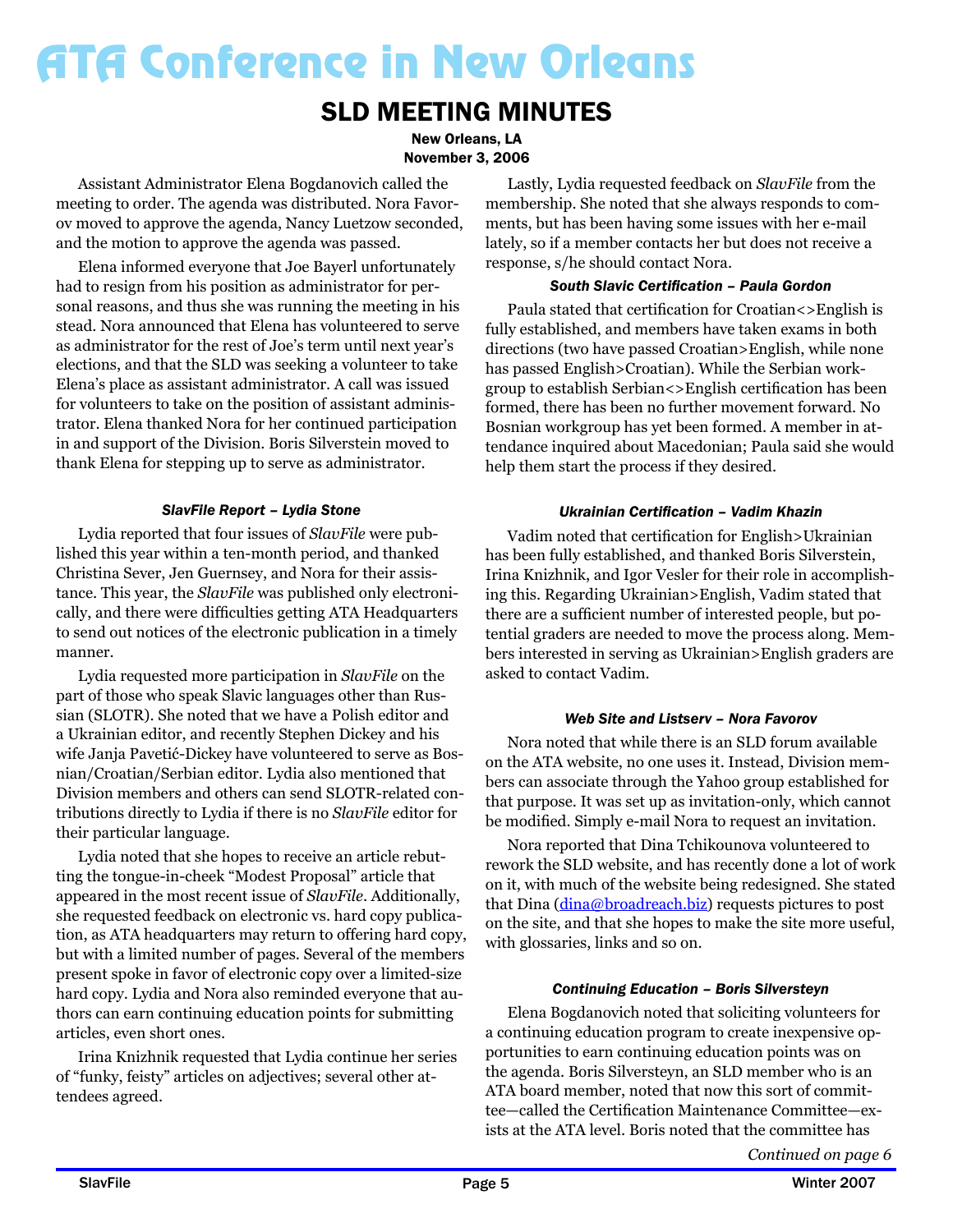### SLD MEETING MINUTES

### *Continued from page 5*

been looking for ways to expand opportunities to earn points with minimal expense. Suggestions for continuing education opportunities should be sent to Corinne McKay (corinne@translatewrite.com). Lydia requested that members send ideas for creative and inexpensive ways to earn credit to her for publication in the SlavFile. If enough material is contributed, continuing education ideas could become a regular SlavFile feature. (It would be best if innovations were first checked with Terry Hanlen at ATA Headquarters to make sure that they are acceptable.) Elena referred the membership to the ATA Chronicle's regularly published information on the continuing education program.

#### *Future Conferences – Elena Bogdanovich*

Elena renewed discussion of a mid-year SLD conference. Mickey Berdy, our Greiss lecturer, had earlier suggested holding such a conference in Moscow to promote interaction with our Russian colleagues and offered to help coordinate such an activity. Nancy Luetzow suggested Chicago, which has a sizable Polish population, or other central location. Paula Gordon suggested collecting the e-mail addresses of those interested in a mid-year conference to promote communication on this topic, and a list was passed around and provided to Jen Guernsey.

Regarding next year's conference in San Francisco, Elena solicited suggestions for activities and the SLD dinner. Christina Sever suggested that the SLD organize a bookstore field trip to one of the large Russian/Slavic bookstores in the area (she noted that Globus, Znaniya, and Szwede's are in the area), as was done successfully at the last San Francisco conference. Elana Pick and Nancy Luetzow suggested a visit to the Monterey Institute and DLI the day before or the day after the conference. Lydia mentioned that SLD is seeking a newcomer coordinator for next year's conference, and requested that anyone interested in serving in that capacity contact Nora, Elena, or Lydia.

Christina Sever noted that there were fewer Slavic sessions this year and that it appeared that not as many were approved by ATA. She suggested that we find out why any sessions had been denied, and encourage more sessions.

Elena Bogdanovich adjourned the meeting.

[Subsequent to the meeting, Jen Guernsey volunteered to serve as assistant administrator.]

### *SLAVFILE* **RETURNS TO HARD COPY**

 After one year of permitting division newsletters to be published and distributed only electronically, ATA has decided to return to providing hard (paper) copies to those who so request on their registration forms. The rub is that this year no issue may be longer than 20 pages. Since over the years many of our issues have exceeded this limit, we may have to start a publication queue and hold anything we receive after our 20-page limit has been filled for the next issue. In addition, to save space we will begin publishing glossaries of substantial length in downloadable electronic form on our website, so they can be added to a terminology data base and searched in both directions on a translator's own computer. In addition, we have taken steps toward providing the glossaries published in past *SlavFile* issues in this form on the website. We are grateful to SLD member Howard Clark for suggesting this practice, which we hope will be useful to many of our readers.

### Some Thoughts on the Ukrainian Language

*Continued from page 4*

debates across the country. Today, this issue is still very much unresolved. But let us end on a hopeful note. Just a few days ago, I read about a civil movement in Ukraine called «Не будь байдужим» ("Don't be indifferent"). This movement was started by several prominent Ukrainian musicians who have asked every person in Kyiv to give a New Year's present to their country and learn/start to speak Ukrainian. They published a booklet with some success stories, resources and practical tips on how to switch to Ukrainian or how to become an active promoter of the Ukrainian language. Volunteers will distribute 5,000 free copies among the population of Kyiv in order to help those "who do not speak Ukrainian because nobody else around them does." If you are interested in learning more about this initiative, please refer to the booklet link: http://www. nbb.com.ua/fileadmin/files/final.pdf (in Ukrainian).

And last but not least, I would like to ask all of you working with the Ukrainian language to give a New Year's present to the *SlavFile* and share your professional experience and interesting cases on its pages. We are all very busy, but it is certainly a great way of getting to know your fellow interpreters/translators and having your name and language pair(s) publicized. Contributions of any size as well as topic suggestions are greatly appreciated. Also if you have any questions, ideas or comments, please do not hesitate to contact me at olgacollin@msn.com.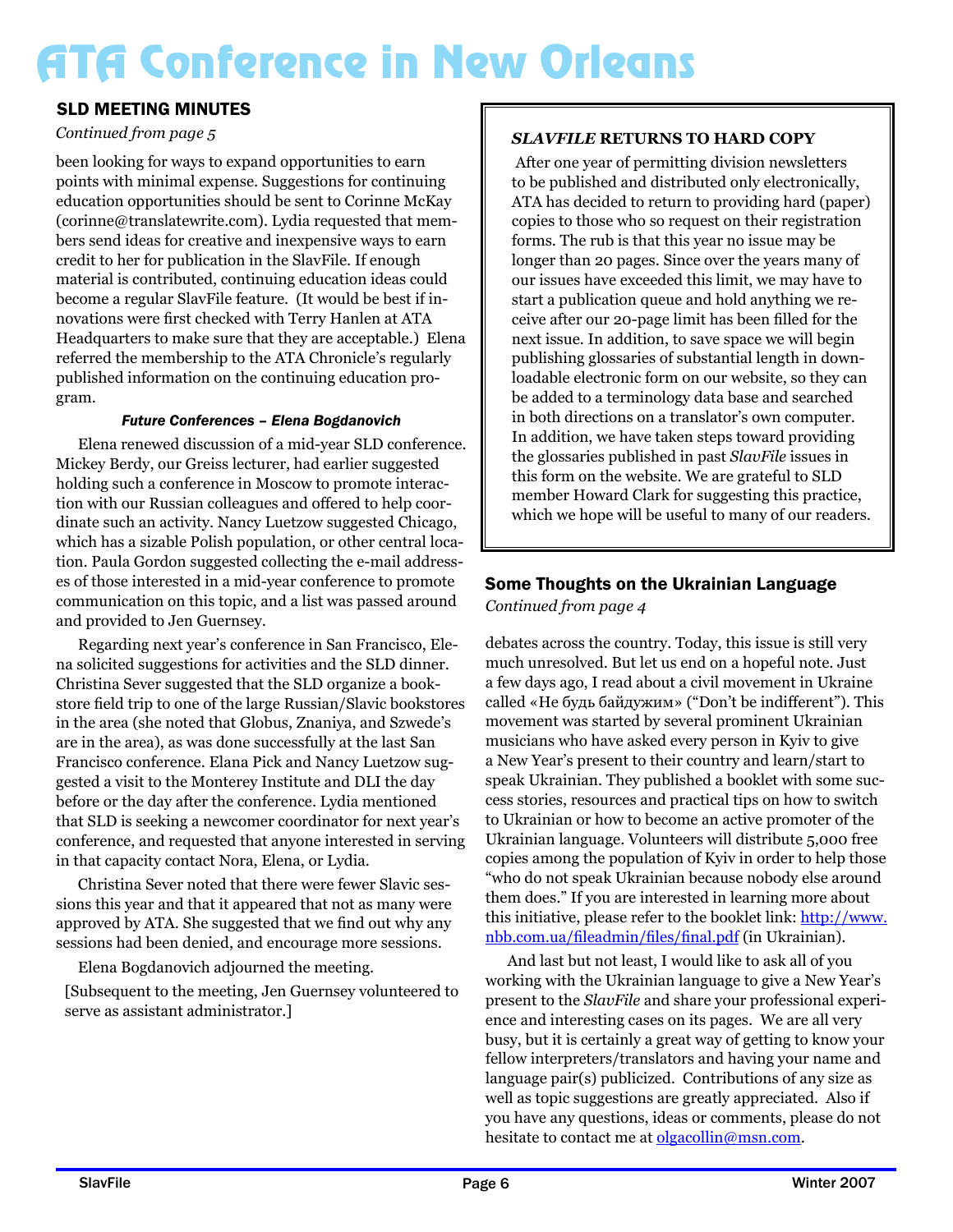### SLAVFILE LITE: NOT BY WORD COUNT ALONE

*Lydia Razran Stone*

#### ODDS AND ENDS, MAINLY ODDS

SIGN OF PROGRESS? PERHAPS NOT. For years I have considered it a minor mission to keep track of allusions to Russian literature and culture in the U.S. mass media. Recently in a comic strip with the euphonious title of "Zits," whose protagonists are teenagers, a feckless but benign fellow with multiple piercings was in the school library searching for a particular long, serious novel with philosophical pretensions. Readers are clearly meant to be surprised and impressed at the hidden depths revealed in him. However, in the last panel it turns out that he is searching for this particular work to use as a pillow—since any work with fewer pages gives him a stiff neck while he naps through library period. Now, this is an old joke and in 95% of all previous occurrences the novel would be *War and Peace*, and in 4.9% of the rest something else by Tolstoy or perhaps Dostoevsky. However, in this case the book is a long novel by Ayn Rand*, Atlas Shrugged*. At first I took this as a sign of progress: the image of unreadability and sententiousness having shifted if not precisely to a non-Russian author at least to a novel written in English in the United States. However, further consideration caused me to wonder if this was simply a case of the cartoonist's lack of certainty that his teenaged target audience had ever heard of Tolstoy.

Lest anyone believe that Russian culture is being slighted in our press, it behooves me to tell you that the heading of one of today's editorials in the *Washington Post* is*: The Party of Nyet* (reference to Virginia's Republicans). In addition, Nora Favorov has sent *a New Yorker* ad featuring those strange Russians (what exactly is the relationship between them, anyway?) who advertise Citibank credit card reward programs sitting on an airplane, the elder reading *War and Peace* (he seems to have read about 20 pages) and the younger holding a sign indicating the receipt of \$40 in reward points for purchasing "the longest book in print." Certainly this last assertion is not even true. I wonder how many reward points one gets for reading it? How about reading it five times, four of them in Russian?

CAR (or at least license plate) TALK. Spotted in a parking lot: License plate: CD DOMA. A particularly apposite plate given that it was seen in Brooklyn, where the traffic is such that one's most fervent wish is for everyone else to remain tranquilly within the confines of their own homes.

It saddens me to announce that my 19 year old car and the maiden bearer of the PEREVOD license plate has finally given up the ghost. Yesterday we finally found it a good home, so have freed up the plate to be transferred to my new vehicle (If anyone cares, a darling red Scion xB that looks as if it should be driven by Miss Priscilla Pig in a book for small children). My dilemma is that, completely by chance, the Virginia DMV issued the new car a plate starting with the initials KEB. This was exactly my father's pronunciation of his favorite mode of transportation (since he didn't drive and my mother shouldn't have driven), giving the plate true sentimental value. By the way, I suspect the syllable "KEB" would be heard incessantly on the streets of Brighton Beach were it not for the fact that the frugal residents all prefer to use a "карсервис."

ON THE TRAIL OF THE WHITE SOUIRREL. In the last issue, I asked readers to help me settle a dispute I had had with my cousin Misha about whether the Russian name for squirrels (белка-seemingly derived from the word for white) indicated that at one time Russian squirrels were white. I am grateful to erudite SLD members Misha Ishenko and Elena McDonnell, who both sent me documentation for my affirmative position. A relevant quote comes from "Историко-этимологический словарь современного русского языка" П. Я. Черных, Москва, "Русский язык", 1993. "В самом знаменитом этимологическом словаре русского языка Фасмера тоже говорится о "белой веверице", которая упоминается в двух древнейших русских летописях X (!) века." I guess sometimes words outlive species and sometimes vice versa. (My cousin says he doesn't remember our dispute, which in no way detracts from my triumph.)

EMAIL ENVY. Some friends tell me they can eliminate virtually all of their SPAM and potentially virus-containing emails by simply deleting messages from senders with unfamiliar exotic names. How I envy them! You cannot do this if you are a translator, especially one active in a translators association, not to mention one who works with an organization dealing with post-Soviet Eurasia. If, in addition, you work with immigrants, you can certainly forget all about "name" profiling. Consider the two lists below. LIST A: Edsel Alvarez, Lemlem Msghana, Mugisho Bazibuhe, Sauyeh Jahann, Soledad Judge, Tsegezab Tesfay , the Zurschmeide Family. List B: Bannaker Kuffor, Desiree Padilla, Jummy Pilson, Maryanne Glusakk, Obenizzer Xashy, Santiago Morris. I challenge anyone to determine which is composed of our legitimate correspondents (clients, students, co-workers, etc.) and which comes from my deleted mail file of spammers. (No fair if you know my clients, or my spammers.)

Recently I answered an inquiry from one of my semiregular clients as to when I could get a particular job finished. I answered, "Thursday." I soon received a return message that I read as Ha, Thursday! Now I am not unaccustomed to clients reacting with rejection and scorn to my estimates of job completion times, but I was a little surprised that this client, who is unfailingly courteous would adopt such a tone. A minute later I realized that her e-mail headings were in Russian and she was simply replying to my message HA: Thursday.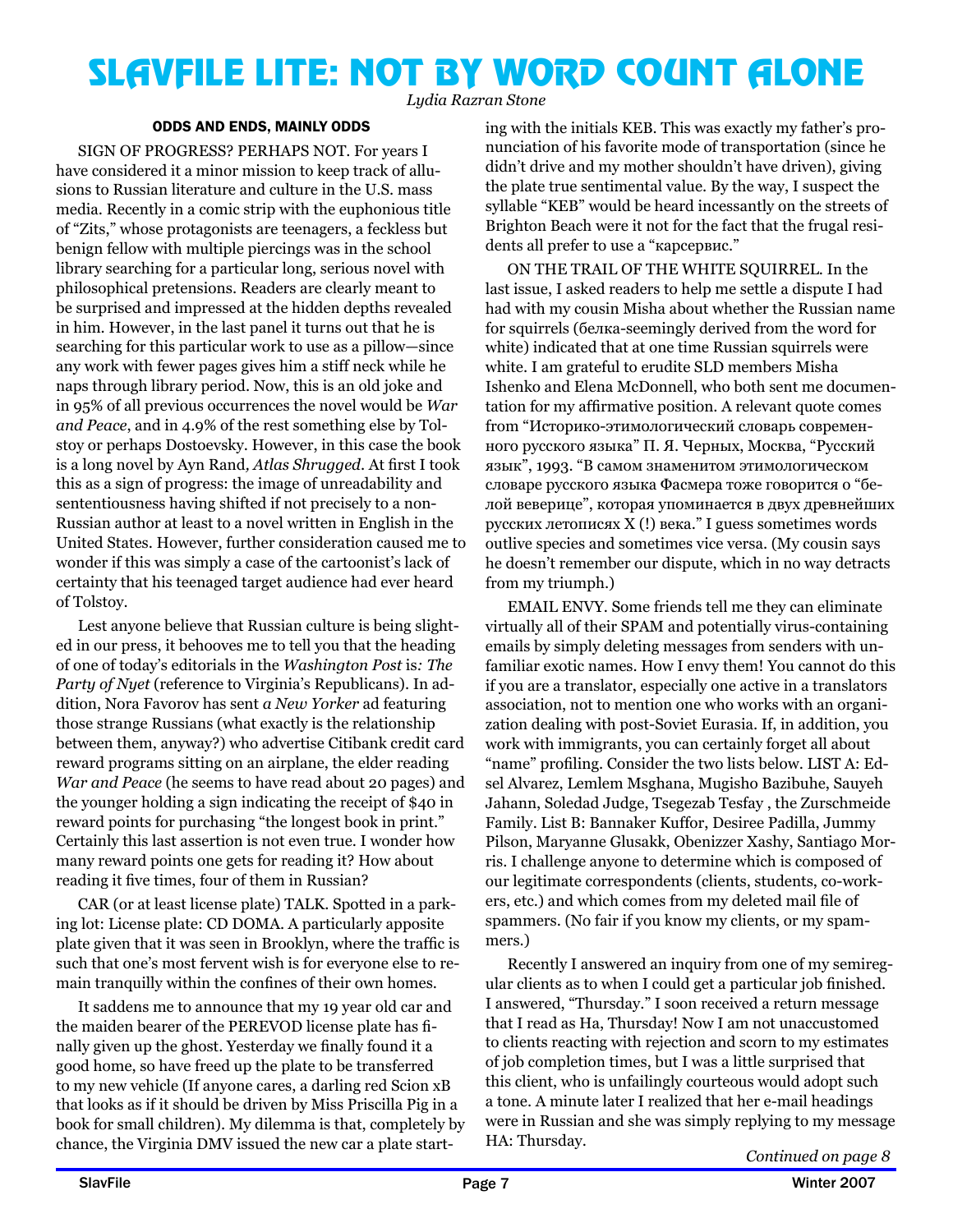### SLAVFILE LITE *Continued from page 7*

ХАЛАТНОСТЬ ПО-АМЕРИКАНС-КИ. Shortly before Thanksgiving I was working in the kitchen in the early afternoon when I had to answer the doorbell. At that point I realized that I was still wearing the sweats I had slept in, which I had put on early the evening before. This in turn led me to decide that the wearing of sweats, at least in the daytime when not engaged in athletic endeavors, is analogous in tone and cultural significance to the wearing of the халат by Oblomov and others. Where then is the English equivalent of the wonderful word халатность? Can anyone think of or coin one?

2005

MORE ON THE LITERARY FRONT. I noticed that both the *New York Times* and the *Washington Post* included *Absurdistan* by Gary Steyngart as one of 2006's notable books. I couldn't bear to finish it. Perhaps I am turning into a fussy old lady (although I cannot remember thinking bad smells were amusing even in second grade), but just as I have little desire to be in proximity to unpleasant biological odors, grotesque overindulgence, and unattractive and unwashed body parts in the flesh (so to speak), I also like to keep my distance when they appear incessantly in print. We would be most willing to publish any dissenting comments or even a full review of this book.

### IN DEFENSE OF SANTA CLAUS

*A. Barto Translated by L. Stone*

By saying, "Santa isn't real, He's just a myth, a lie!" My brother thinks he's some big deal. He tries to make us cry.

"I can't believe you didn't know," Sarcastically he sighed. Then we heard footsteps in the snow; The door was opened wide.

And suddenly we both could see A bearded man in red Who asked: "Where is the Christmas tree? Why aren't you kids in bed?"

A round-faced guy, who glowed with cheer, A bag slung on his back. My brother whispered in my ear, "It's just our neighbor Jack!

He's got our neighbor's nose and hair. His eyes, too, are the same. I'd know this fellow anywhere And Santa's not his name."

My answer put him in his place For it was wise and true: "They say that you have grandma's face, Yet no one thinks she's you!"



RADICULITIS REVISITED. More than a year ago I regaled readers of this column with a tale of my aching back, the only redeeming feature of which (my tale as well as my tail) was that I ultimately was diagnosed as having radiculitis—a condition virtually no one has heard of in the U.S., and from which virtually every Russian of a certain age has suffered. I even had quite a sophisticated explanation as to why this should be the case. Now my consolation of having a Russian disease has been denied me. At a recent appointment my GP informed me that radiculitis is simply the technical name for what is commonly known as sciatica. She said it was surprising that the orthopedist had given me the former term rather than the latter. I can think of one explanation for this last fact—he was embarrassed to have ordered thousands of dollars of xrays and wanted to have more to show for them than a diagnosis of the most com-

#### В ЗАЩИТУ ДЕДА МОРОЗА

### *(А. Барто)*

Мой брат (меня он перерос) Доводит всех до слез. Он мне сказал, что Дед Мороз Совсем не Дед Мороз!

Он мне сказал: -В него не верь! - Но тут сама Открылась дверь,

**AERA MOPO3** 

A

И вдруг я вижу - Входит дед. Он с бородой, В тулуп одет, Тулуп до самых пят! Он говорит: -А елка где? А дети разве спят?

С большим серебряным мешком Стоит, обсыпанный снежком, В пушистой шапке дед. А старший брат твердит тайком: -Да это наш сосед!

Как ты не видишь: нос похож! И руки, и спина! - Я отвечаю: - Ну и что ж! А ты на бабушку похож, Но ты же не она!

mon garden variety of back pain.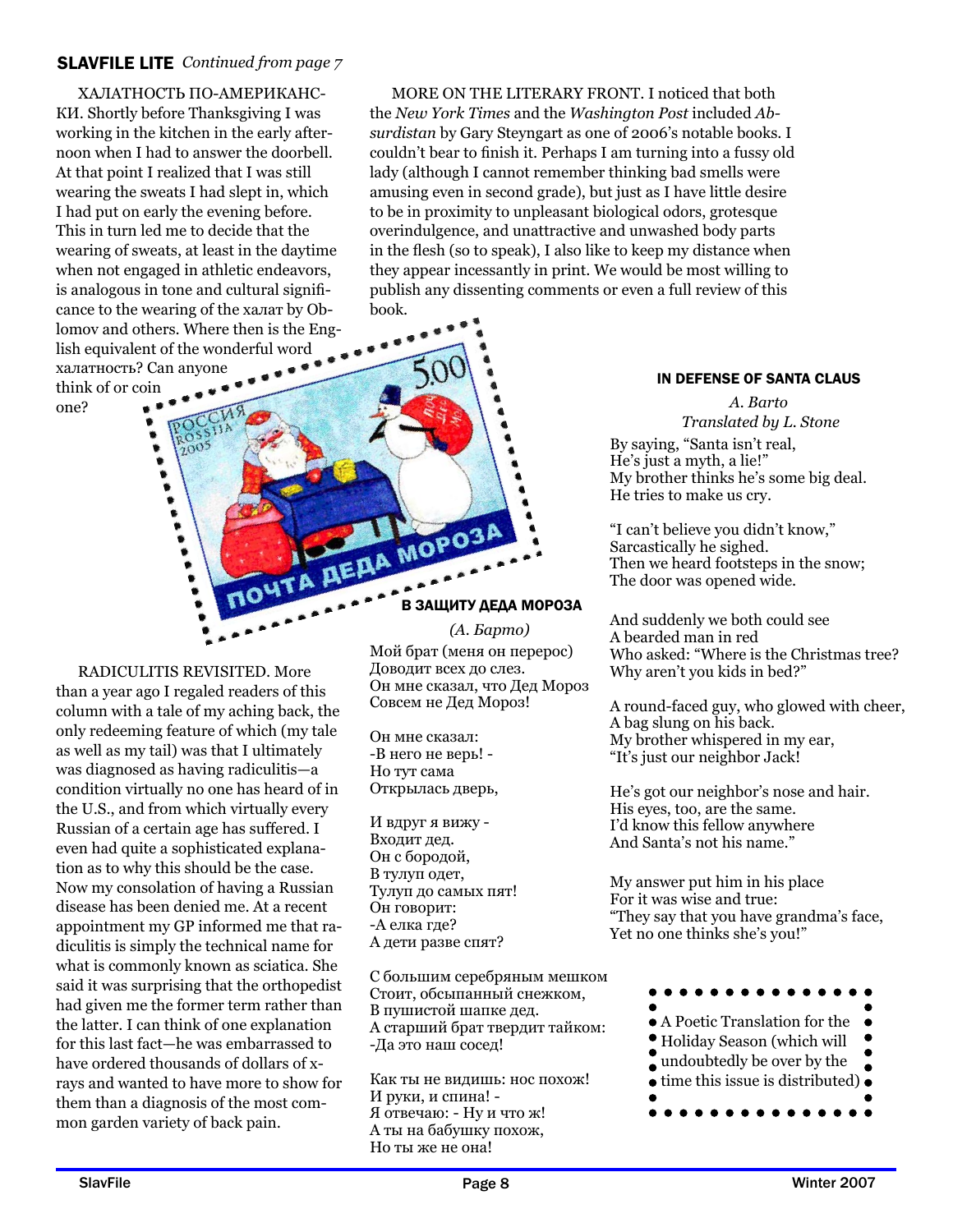### Weekly Training Events: Teaching Translation and Interpreting Skills Online

*Presentation by Elena Levintova Allison of the Defense Language Institute Reviewed By Nora Favorov* 

I have to admit that I attended this session primarily because I have known and respected its presenter for a number of years and not because I was particularly excited about its content, which I had only a hazy understanding of beforehand. The idea of using some sort of software to teach language skills sounded a bit dry and uninteresting. Although I could recall benefiting greatly from the language lab at my college when I was a beginning student of Russian, it was hard to conceive of an automated program that could benefit more advanced language learners.

Lena's presentation took place Saturday afternoon, when vendors were packing up their booths and conference attendees might have been out buying those last minute souvenirs or enjoying one last outing to the Café du Monde before leaving town. Nonetheless, the room was packed and not just with us R-E-R translators and interpreters who know Lena, but with professionals from a wide variety of languages, particularly South- and East-Asian languages.

Weekly Training Events, it turns out, is a tool being developed at the Defense Language Institute to enable government linguists to make the most efficient use of the four hours allotted them each week to brush up on and improve their skills. It is a tool for a "motivated, self-guided learner." The lessons would be "computer delivered" and provide an opportunity to practice reading, listening, and speaking. Currently, WTEs are being developed for Arabic, Chinese,



В этом сентябре принести им эту справку я, очевидно, не смогу, но вероятно придти к ним по повестке обязан? Есть несколько вопросов:

Korean, and Russian, with plans to add Dari, Hebrew, Hindi, and Sorani (a Kurdish dialect).

Lena demonstrated two Russian-language WTEs—one designed for teaching translation skills and the other for interpreting skills. The translation unit was entitled "Загребут — не загребут?" (Will he be nabbed?) and appeared to be taken from an actual Russian Internet forum. An introductory screen stated the objective (Practice translation skills working with messages posted on a Russian military Internet forum) and the tasks that would be performed:

- 1. Review vocabulary related to the military draft.
- 2. Do a quick sight translation of a forum query.

3. Full idiomatic translation of a lawyer's response to the forum query.

4. Give a full idiomatic translation of a colloquial response to the forum query.

5. Test your knowledge of vocabulary, structures, and culture related to this lesson.

When Lena started to run through the "event," its value became immediately apparent. Learners were presented with actual, living, breathing, idiomatic Russian and a series of pop-up explanations to help them get through their tasks. Step 1, the vocabulary review, involved matching seven Russian words that would be coming up in the lesson to their English translations. For example, if you click on военкомат in the left column and then Military Recruit-

> ment Office in the right, you are rewarded with a congratulatory pop-up window: Точно! Военкомат -- это аббревиатура слов "Военный комиссариат". However, if after clicking on уклонение you select Deferment, you are advised: Подумайте еще. "**Уклонение**" is a derivative of the verb **уклоняться**, which means "*to dodge*." Having seen the error of his way, a learner might then click on Evasion (Правильно! Молодец.), etc. Even during this fairly elementary exercise an experienced translator could learn a thing or two. (For example, I didn't know what the summons a draftee received was called until I was told, upon guessing the correct translation for повестка, that: Правильно! Получил повестку—значит, надо идти в военкомат. Дело серьезное. Повестка – это официальный документ.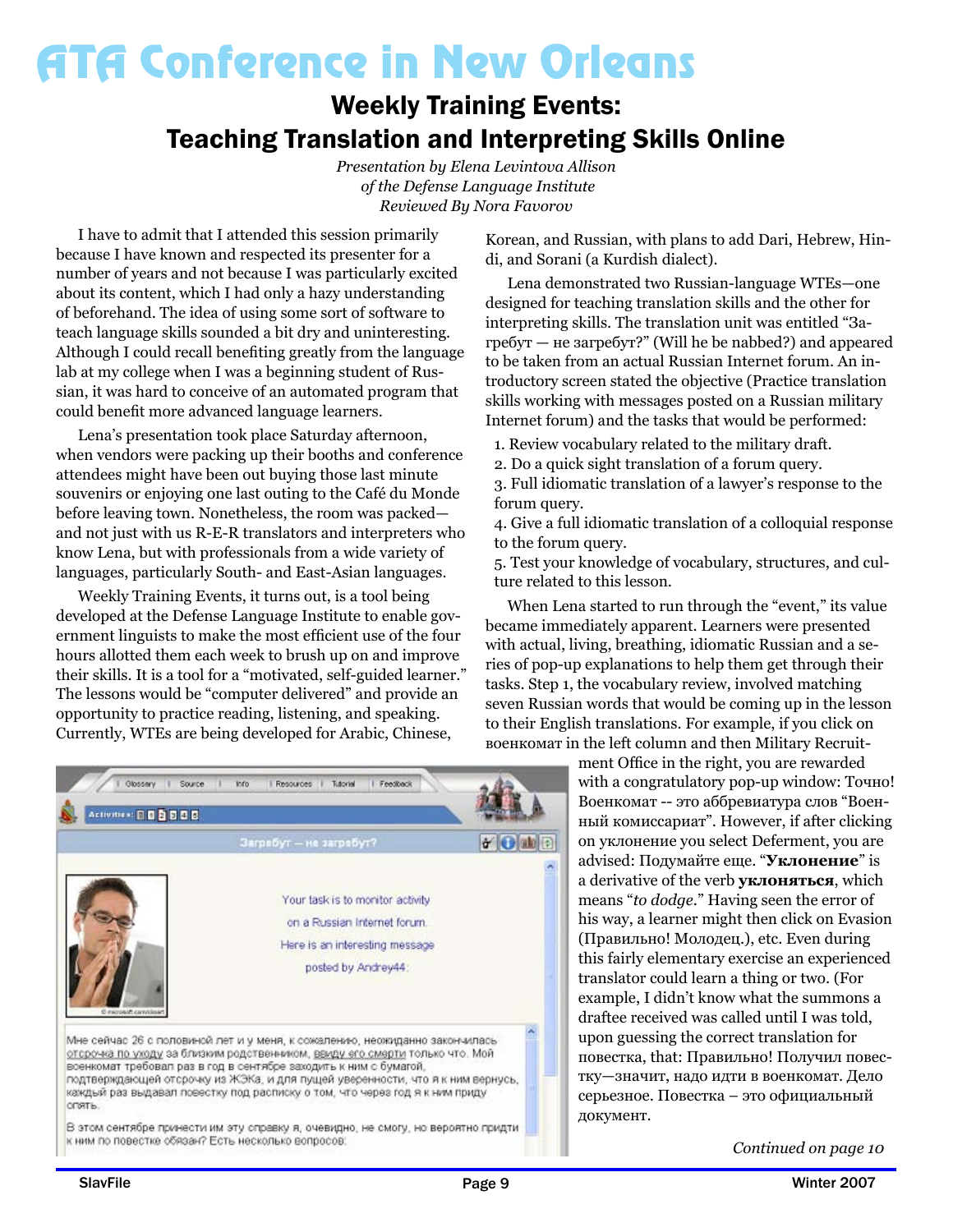### Weekly Training Events Continued from page 9

Now we are taken to the actual forum posting by a young participant going by the moniker "Andrey44." His posting is filled with colloquial expressions and usages specific to his situation. Linguists are instructed to do a rough translation (перевод с листа) of his inquiry in a box provided at the bottom of the page and then compare their summary with one provided in the program. A glossary can be accessed if needed. The next task is to do a full idiomatic translation (a teaching note explains—in Russian—the difference between an idiomatic—литературный—and a literal—дословный translation) of the response posted by a lawyer. (Учитывая то, как ведутся дела в военных комиссариатах, рекомендую туда не являться. Если пришлют повестку, тогда необходимо что-то предпринимать. Вариантов много. В случае необходимости обращайтесь в один из наших офисов.) Last, we have a posting from a fellow going by the moniker БЫВАЛЫЙ (and a teacher's note explaining the significance of this moniker). The learner is asked to do an idiomatic translation of this posting as well, and is reminded that this involves capturing not only meaning, but style. БЫВАЛЫЙ had a pretty colorful, idiomatic style, so learners can surely have some fun with this.

The lesson ends with a little true/false (верно/неверно) quiz, my favorite question of which was: Мероприятие is a compound noun meaning literally *pleasant steps*. (Нет. Подумайте еще. "Мероприятие" is indeed a compound noun. But it may not have anything to do with pleasure. In fact, most of them are quite boring!)

The unit designed to teach interpreter skills is useful for anyone who has to produce and comprehend spoken Russian. The particular lesson Lena showed us had the colorful title, "Товарищ волк знает, кого кушать," and dealt with an address by President Putin to the Federal Assembly, in which he uses a variation of this phrase while discussing Russia's need to increase defense spending. Again, the tasks are spelled out from the beginning and follow more or less the same format as the lesson designed for translators:

1. Prepare for your interpretation tasks by reviewing some set phrases related to politics.

2. Capture implied content and explain the point of a joke. 3. Identify essential direct and implied elements of information while working with the Russian President's speech. 4. Practice two-way interpretation in an interview between an American journalist and the Russian Duma representatives.

5. Test your understanding of the concepts presented in this lesson.

Before we are taken to the most challenging segment of the lesson (step 4), in addition to listening to an excerpt of Putin's speech, we are provided the anecdote that is the source of the Comrade Wolf reference, and through a set of

| военкомат                                            | draft board; military<br>registration and enlistment<br>office |
|------------------------------------------------------|----------------------------------------------------------------|
| ЖЭК (жилищно-<br>эксплуатационная контора)           | Housing Department                                             |
| загребут (Fut. 3-rd p. Pl. of<br>загребать/загрести) | (they) will nab, catch; as in<br>"The cops will nab him."      |
| командировка                                         | business trip                                                  |
| медкомиссия<br>(медицинская+комиссия)                | medical board                                                  |
| мероприятие                                          | measure; step; event                                           |
| отсрочка                                             | deferment                                                      |
| повестка                                             | summons                                                        |
| <b>DDM3LIB</b>                                       | draft                                                          |
|                                                      | About Print<br>Close                                           |

Glossary - Microsoft Internet Explorer provided b... [44]

multiple choice questions about the basic meaning of the tale, we come to understand its point.

I was very impressed by how the exercise took a very advanced task—the interpretation of very colloquial speech that incorporated subtle, culturally specific references—and walked the learner through the various difficulties inherent in it with a series of pop-up windows that could be ignored or used as needed. The type of cultural literacy the exercise instills is something akin to the Russian "small c" culture taught by Genevra Gerhart (SLD Greiss lecturer for 2003) in her books, *The Russian's World* and *The Russian Context.* The task translators (and especially) interpreters face in keeping up with all the new usages, new cultural references, new news items, etc., is daunting, and working with a tool like the Weekly Training Events is a very effective way to broaden a linguist's understanding of their source culture.

It seems to me that any motivated learner could benefit tremendously from lessons such as the ones presented here. They are very cleverly designed, appear to use a wide array of real-life written and spoken Russian (I have not seen, nor would I be able to evaluate lessons for the other languages), and have a very comfortable interface. It is encouraging to see that the U.S. government is putting so much thought and effort into training its linguists and breaking new pedagogical ground in the process.

Anyone interested in trying out the Russian lessons can write to elena.levintova@monterey.army.mil and request a beta-version CD.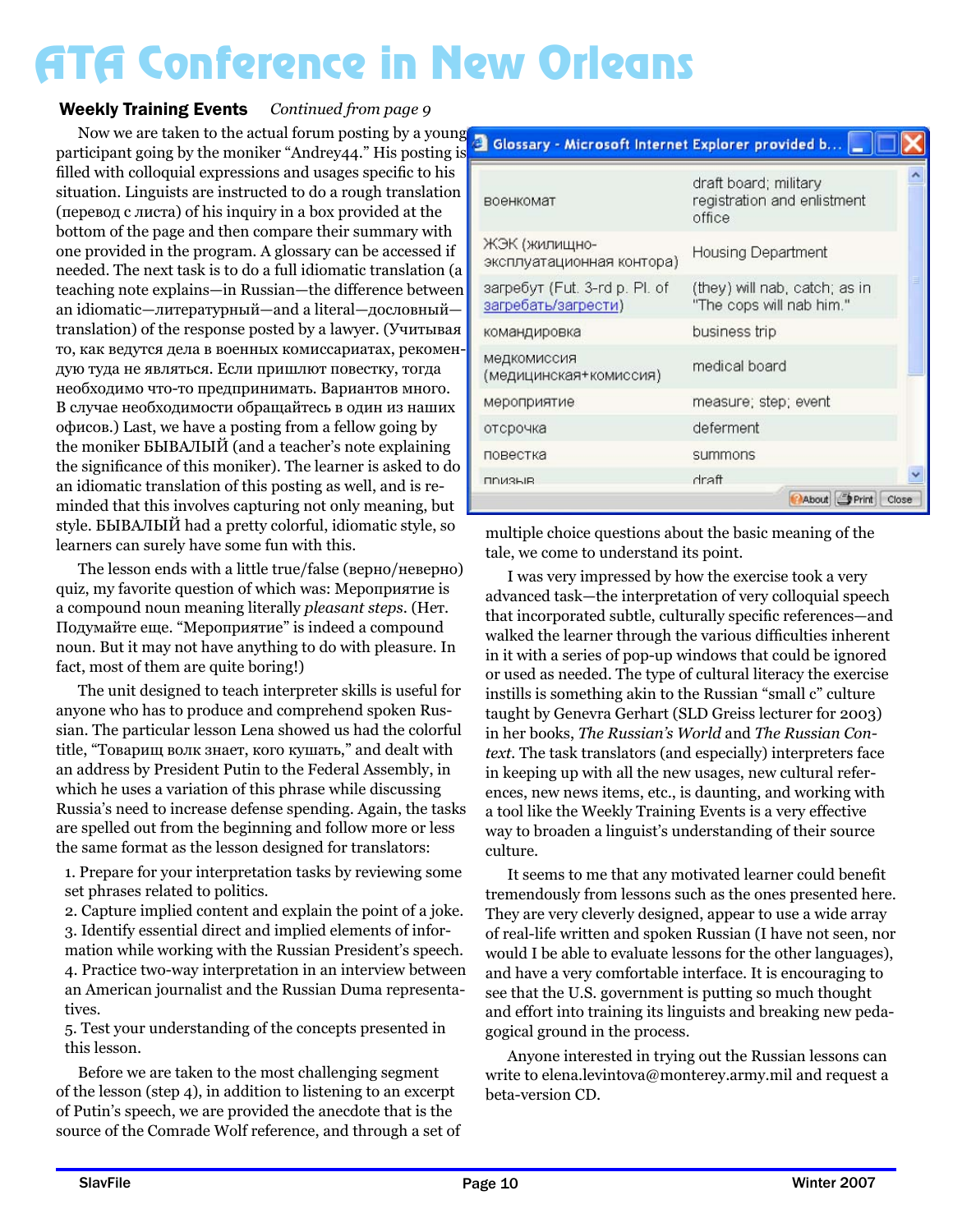### LYING TO TELL THE TRUTH

*Presentation by Anastasia Koralova Reviewed by Vladimir Kovner*

Anastasia Koralova's recent ATA conference presentation on translation of children's poetry was as interesting as it was unusual. It reminded me of a lecture delivered by a professor and authoritative literary critic analyzing a project for her students or, in our case, for a group of translators. The subject of this presentation was retaining the likeness between an original poem and its translation through a process that may involve various types of transformation, but which results in a translated poem with the mindset of the original and produces an analogous aesthetic or emotional effect on the reader. Koralova rejects the idea held by some translators that such a transformation cannot be analyzed because "inspiration cannot be dissected." I agree completely with this approach. Presumably each of us, when translating poetry, tries to create works that are as close as possible to the original in terms of meter, rhythm, form and meaning. Of course, all these components can be analyzed, and such analysis can become a powerful tool in a translator's hands. Among the tools for such analysis are: the peculiarities of our language systems, our cultural differences, differences in politics and literary traditions, and our respective national psychological perceptions of the world.

The particular poems Koralova chose to address in her presentation were written for children by Ann McGovern and translated into Russian by Ekaterina Monusova. "Although," says Koralova, "children's poems are written in a simple straightforward language, their simplicity doesn't make the translator's mission any easier." In her analysis Koralova attempted to determine whether or not the major transformations made by the translator were necessary; some of them are so drastic that they create the impression of sheer "lies," i.e., changes that are *seemingly* unnecessary. Yet, argues Koralova, these changes may result in a closer approximation of the truth.

A cat cried. A cold thin cat that could be a fat cat cried. I took it home and gave it milk And called it mine. My mother said no.

Плакала возле окошка Худая замёрзшая кошка. Я домой её принесла, Накормила, имя дала. Пусть живёт у нас – я решила... А мама не разрешила.

Here we encounter "lie" number one: a drastic change in the form of the poem. The translator has realized that the free verse in which most of this book is written would go against the grain of Russian verse-craft, and she chose to rhyme all the poems. This complete remolding quickens their pace, gives them a musical quality and poignancy. The presenter states that rhyme and rhythm seem to be *a must*

for Russian children's poetry. Listen to one of the best Russian children's poets and translators, Boris Zakhoder:

> Без рифм, без ритма-Пишут с детской верой, Что это – белый стих. A вдруг он – серый?

Actually I would put it slightly differently than Koralova: Rhyme and rhythm seem to be *a must* for both Russian and English children's poetry. After all, most of the most beloved English children's poets, for example, Robert Louis Stevenson, A.A. Milne, Ogden Nash, Dr. Seuss, Jack Prelutsky, and Shel Silverstein rhyme most of their verse. Of course, translation of rhymed poetry creates still another challenge for translators—how to preserve the meter of the original poetry.

Koralova provided more examples from this book to illustrate changes necessitated by poetic considerations, peculiarities of our language systems and cultural differences. This last embraces a wide range of things: our social and political structure, values, traditions, literary traditions… and even "gastronomic" preferences. For example, she discussed why the lines:

 So I went to a party and gave a present and ate ice-cream. were transformed by the translator into:

У подруги день рожденья. Я подарок принесла. Ела *вкусное варенье*, *Чай с конфетами пила*.

Tea and sweets are traditional Russian "goodies" at children's parties, but according to Russian belief, ice cream can provoke a sore throat, and some parents might be unhappy to have their children treated to ice cream. Such transformations of poems thus are not only justifiable but natural for a specific cultural reason.

> Koralova went on to talk about the "lies" determined by *Russian* norms for this particular genre children's poetry. She offered some very witty reflections on translation of an ailing boy's complaints:

 And Mom has a headache. (Sshh. You must be quiet.) I don't care. –

as *И у мамы какой-то «мигрень»***,**

Koralova argued that the translator has a specific purpose in opting for the medical term "migraine," hardly familiar to a little child. To emphasize this she has the "child" refer to it in the wrong grammatical gender. Then she omitted the words: "I don't care." All these changes ensure that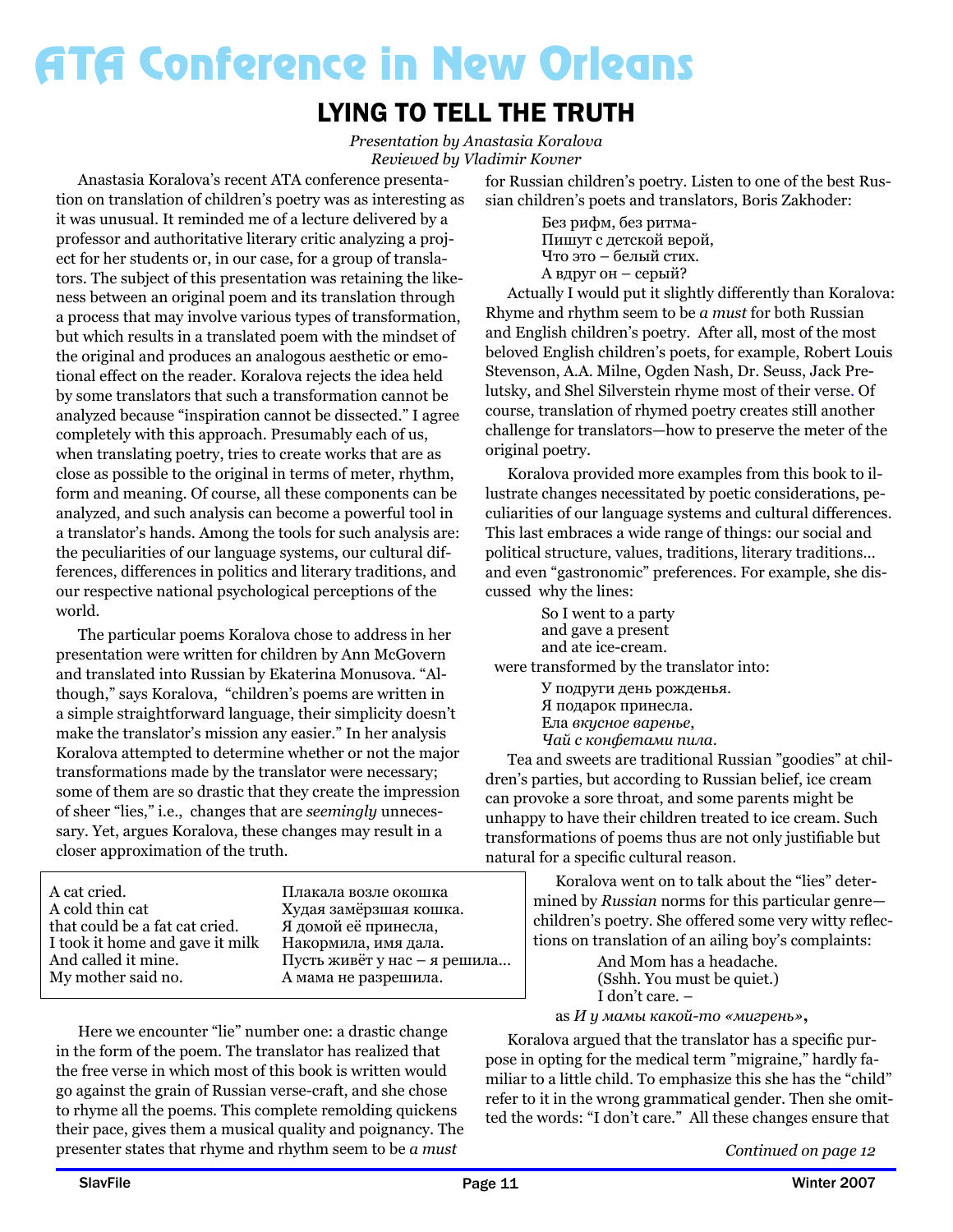### LYING TO TELL THE TRUTH Continued from page 11

we see the boy not as a selfish child, but as an ailing and bored one who is simply grumpy and does not understand the situation clearly. Russian children's literature is highly moralistic and tends to have a strong didactic message. A child speaking selfishly about his mother's headache is not an acceptable poetic hero.

To meet the genre requirements in Russian, the translator of this book had to deviate from the "truth" more than once.

The girl in the Russian poem is also angry at her doll, but her threats to punish it are different from those of her American counterpart. This can be explained by the requirements of the Russian genre, which focus on setting good examples and therefore forbid any kind of violence. The translator shuns anything that might be considered a potentially bad influence on children.

Using some more examples Koralova justified a number of such "intentional lies" as being grounded not in hypocrisy, but rather in a well-established literary tradition welcomed by the entire Russian reading public. Generally speaking, I agree this is a correct statement, but nevertheless I disagree with this latter practice. In my view it is hypocritical to pretend that we live in Victorian times. Every day kids watch ugly violent monsters in their cartoons, fight endlessly in between their classes, and then may be expected to listen to some saccharine lines of politically correct poems. That is why I like the "грубоватые'' but honest poems by Jack Prelutsky I am translating, which have no didactic messages.

Koralova's presentation was both very interesting and useful for those of us who translate poetry. She touched upon some types of changes made in the process of translating sample children's poems, changes that made those poems more readable and appealing to an audience of Russian children. She clearly and convincingly explained the rather drastic changes (not "lies") that were called for by structural differences between the two languages (grammar and lexis), cultural differences, and the specific values and requirements of the genre.

I'd like to add some of my own thoughts on this subject. There is one component important for any translation that Koralova did not discuss—retaining the voice of the author. And I can understand why she did not in this presentation. She was analyzing the translation of what I consider less than first-rate poetry (although she refused to judge its quality), where changes in the resulting poem could well lead to improvements over the original. But the importance of saving the voice of the author would be much greater when dealing with works of good poets. I recall a well known epigram:

> При всём при том, при всём при том, При всём при том, при этом Маршак остался Маршаком, А Роберт Бёрнс - поэтом.

Certainly, this epigram is cruel and unfair but it has an element of truth. Sometimes the giants of the Russian school of translation (both of poetry in general and children's poetry in particular), Marshak and Chukovsky, enjoying their poetic freedom, completely forgot about the voice of the author. Regardless of this, their contribution to children's poetry has made them unshakable idols of Russian literary critics. One of them, M. Yasnov, writes: ''Both these great writers urge translators to create poetry that is rich in sound, clearly understandable and easy to remember; they prefer free retelling to literal translating**, and** insist on equivalent substitution of images and subordination of rhythm and wording to the objectives of the original

poems." Boris Zakhoder says the same thing in fewer words:

| Конечно,                  |
|---------------------------|
| Это вольный перевод!      |
| Поэзия                    |
| В неволе не живёт         |
|                           |
| Of course,                |
| This translation is free. |
| Without freedom           |
| No poem can be!           |
|                           |

*I'm disgusted with my brother*  I'm disgusted with my brother I am positively sore, I have never been so angry With a human being before. He's everything detestable That's spelled from A through Z. He deserves to be the target Of a ten-pound bumblebee… and so on.  $Y$  меня отвратительный брат Мой братишка – не подарок! Я ужасно раздражён. Никогда я так не злился. Ух, какой отвратный он! Он противней всех противных Всех, всех, всех – от Адо Я. Хорошо б его ужалил Шмель, огромный, как свинья...

Everyone knows that kids will always be kids--not angels! For all anyone knows it may be even more beneficial to children psychologically and behaviorally to learn through poetry that they are not the only ones who have "socially unacceptable" feelings and thoughts.

Thus their underlying message is that poetic freedom is the most critical thing!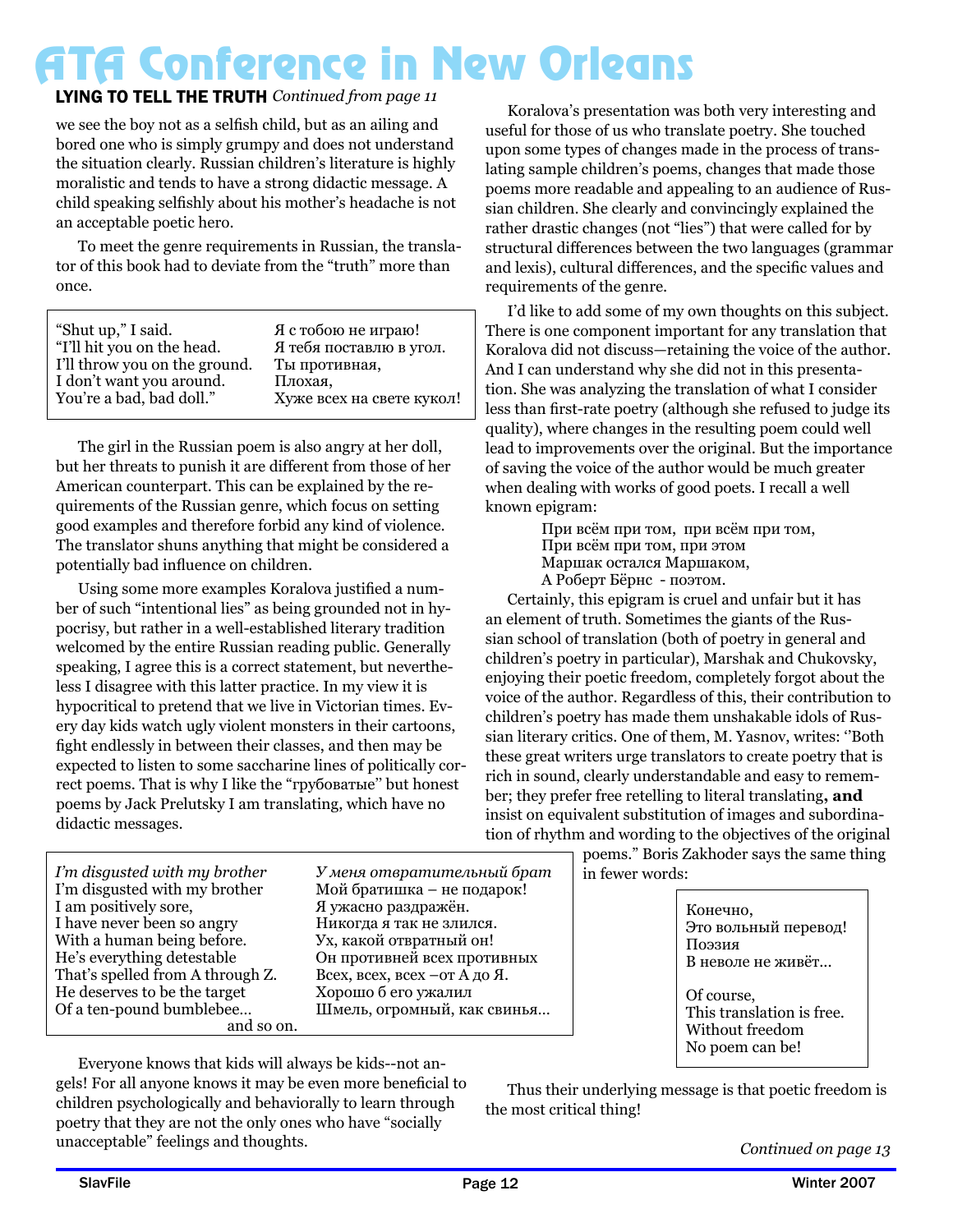### LYING TO TELL THE TRUTH *Continued from page 12*

Translating "Old Mother Hubbard," Marshak sacrifices style, wording and the meaning of the original poem. The original is a pure nonsense poem where the dog behaves likes a human being. In Marshak's "Белый пудель," which is a good poem in itself, most of the time the dog behaves like a normal dog.

| She went to the fruiterer's | Искала старушка     |
|-----------------------------|---------------------|
| To buy him some fruit;      | Четырнадцать дней,  |
| But when she came back      | А пудель по комнате |
| He was playing the flute.   | Бегал за ней        |
| She went to the tailor's    | Смотала старушка    |
| To buy him a coat;          | Клубок для чулок,   |
| But when she came back      | А пудель тихонько   |
| He was riding a goat.       | Клубок уволок.      |
|                             |                     |
| <b>Mother Goose</b>         | Маршак              |

Here is another example, this time of Chukovsky using his poetic freedom:

There was a crooked man, and he walked a crooked mile, He found a crooked sixpence against a crooked stile; He bought a crooked cat, which caught a crooked mouse, And they all lived together in a little crooked house.

*Mother Goose* 

#### Скрюченная Песня

Жил на свете человек. Скрюченные ножки, И гулял он целый век По скрюченной дорожке. А за скрюченной рекой В скрюченном домишке Жили летом и зимой Скрюченные мышки.

И стояли у ворот Скрюченные ёлки, Там гуляли без забот Скрюченные волки, ...................................

This is a wonderful poem for children inspired by the original, a clever variation on the theme of the word ''скрюченный." It could be argued that the ordinary reader (especially a child) experiencing aesthetic pleasure while reading a piece of good poetry doesn't care whether it is a good and faithful translation or a good new poem inspired by the original. This is true, but then why should we call it a translation?

Why did these "giants" deviate from the "truth" so much? The simplest answer is: Because they could! Nobody could criticize them. The second answer may sound shocking: Possibly because they didn't take children's poetry very seriously. It is well known that Zakhoder complained many times that he was sick and tired of being called "a children's poet," as if this were less than respectable.

It would be very interesting to hear from a skillful literary critic such as Anastasia Koralova what she thinks about the "lies" (in my perception) of the classics of Russian poetry and of the founding fathers of the Russian school of translation.

Vladimir Kovner was born in Leningrad and worked for many years as an engineer for the U.S. automotive industry. He is currently collaborating on a book for which he has translated numerous English children's poetry classics into Russian. Some of his translations have appeared in the SlavFile.

He can be reached at vkovner250696mi@comcast.net.

### **RUSSIAN FREEBIES**

Brian James Baer has kindly provided the *SlavFile* with a review copy of Volume 8 of *Ohio Slavic Papers: Translating Russia: From Theory to Practice*, of which he is the editor. This approximately 200-page publication contains ten articles under three rubrics: "Translating Culture," "Beyond Semantics," and "Contexts in Translation." Notable articles include: "Terminology and Ideology: Translating Russian Political Language" by Lynn Visson; "Marks of Punctuation as False Grammatical Cognates" by Marian Schwartz; and "Between Norms and Style: Using Corpora to Understand Punctuation Use in Russian and English" by Tatyana Bystrova-McIntyre. If you would like to review some or all of the articles in this volume briefly or one in greater depth and promise to do so for the spring or summer issue of *SlavFile*, write to Lydia at lydiastone@verizon.net.

In addition, I (Lydia) recently acquired the highly acclaimed new Pevear and Volokhonsky translation of Anna Karenina. I had been planning on digging out the original and various earlier translations and picking a particular passage to use in comparing the translations. Indeed, I might well eventually get around to doing so. However, if anyone would like to beat me to the punch and write such an analysis for the SlavFile, I would be glad to send the book. Write to me at the e-mail address in the above paragraph.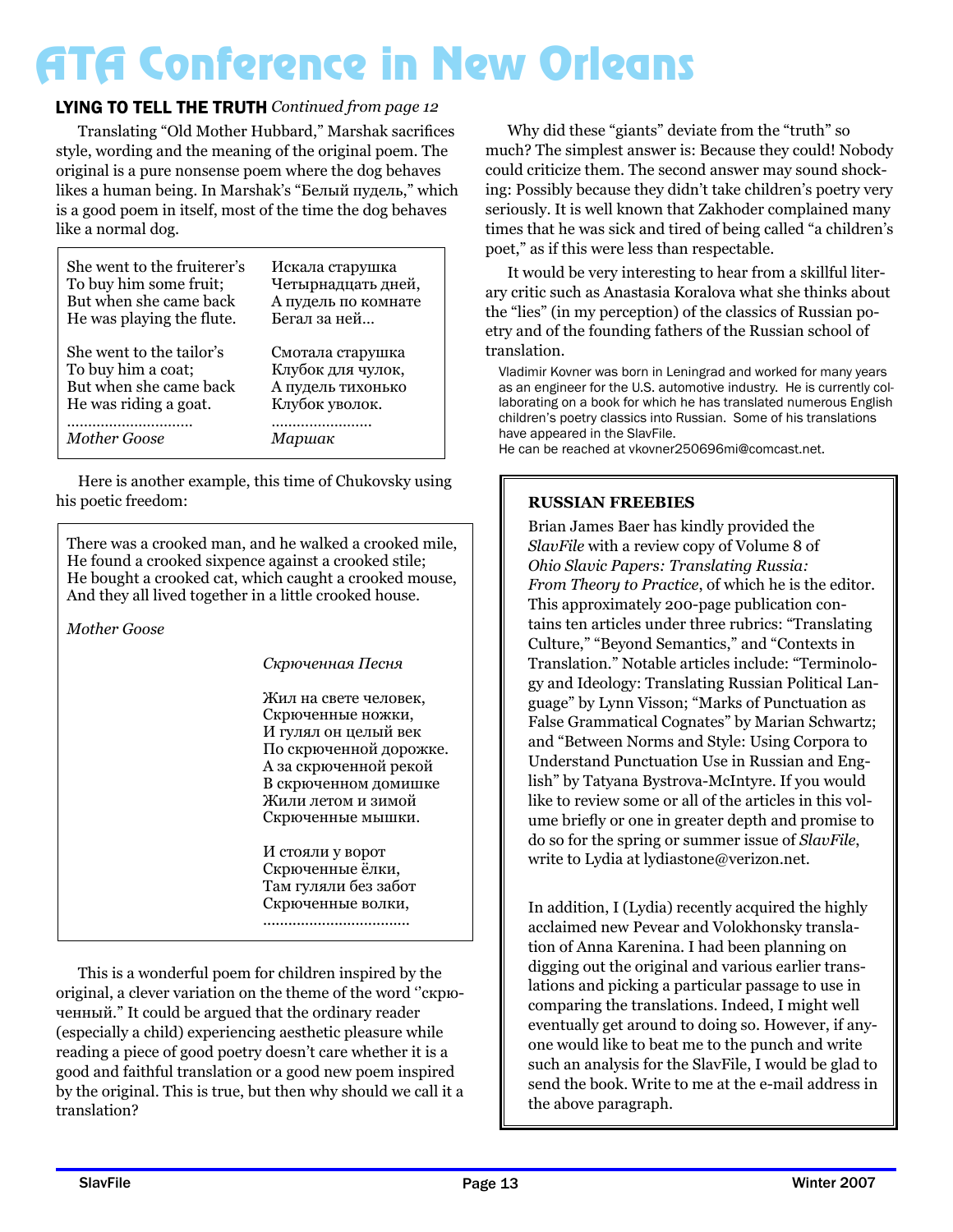### A Few Thoughts on my First Conference

*By Lucy Gunderson*

*Editors' note: We are delighted to announce that Lucy Gunderson has agreed to be the "newcomer coordinator" for next year's conference. Contact her at the address below with suggestions and concerns about making conferences as comfortable as possible for newcomers.* 

I thought of starting this article dramatically by comparing my fear of my first ATA annual conference to my fear of being lost in a Louisiana swamp. In truth, however, I was so pleased to be getting away from work and—dare I admit—family, that my apprehension was overcome by relief, as well as by anticipation of learning more about the profession of translating.

Nevertheless, I can pinpoint the sources of my underlying uneasiness. I have been an active member of the ATA since 2002, so I was well acquainted with the names of SLD members, but not the faces. Nora Favorov, Lydia Razran Stone, Vadim Khazin… I felt as nervous before meeting them as one might feel before meeting a гламурный\* celebrity. Would these names accept me, accent and all? This groundless fear evaporated when the faces belonging to these names greeted me warmly before the welcome reception.

Another source of anxiety was the job marketplace. My многоходовка\* game plan proved worthless. Agency representatives were thoroughly approachable and knowledgeable (and hopefully interested). No one bit off my extended hand like an alligator in a swamp would have done.

Agencies understand that the interesting thing about translators is that we come with all sorts of different knowledge. So a newcomer to the profession may have a strong background in an area that a more accomplished translator may not know anything about. We all have unique experiences that we can use to benefit the profession as a whole.

So to those who may have the pre-first-conference jitters, I—who am quite shy—say, Have no fear! Everyone from people at breakfast to heads of large agencies understands how you feel and tries to put you at ease.

I was not, however, dreading learning more about the profession in general and Russian translation in particular. The best lesson that I took from the conference is that translation is a free process that should not be confined to the mechanical reproduction of words. The авторитет\* Michele Berdy drove home the point that a translation is meant for an audience and that if it does not reach that audience, then it has failed as a translation. This idea is extremely liberating and has already helped me in my own work.

On a more practical note, the best advice I can offer to a

conference newcomer regards all the papers one accumulates in the course of a day. I spent a few minutes every evening going through these papers and discarding those that I knew I would never need again, like invitations to attend various events and lists of daily schedule changes. This way, I had an organized stack of business cards and brochures to go through when I got home. I was able to attack the task of following up with contacts much more efficiently than I would have had I been swamped with papers.

The only regret I have about the conference is that I did not see more of New Orleans. I had meant to go on a tour, but in the end I couldn't find a block of free time to do so. At future conferences, I will try to arrive a little early or stay a little later so I can soak up the local atmosphere. I did enjoy what I did see of the city, but I have to say that I felt that prices were a little high (this coming from a lifelong New Yorker). ATA should be applauded for keeping its commitment to New Orleans after Katrina, and I felt that the hotel could have been more appreciative.

Actually, there's one more regret: that I waited so long to attend an annual conference. I would encourage those who feel hesitant about participating to travel to San Francisco next year. After just four days surrounded by translators, I feel that I have a deeper understanding of the profession, and I am much more involved in it than I was before the conference.

My personal goal for the conference was to overcome my shyness and get to know as many people as possible. I am pleased to say that I achieved this goal and was able to make many friends and contacts who will help me professionally. I also wanted to overcome my irrational aversion to Trados, which I did by signing up for the SDL Trados certification program. It remains to be seen how that will go.

So, if I had to sum up the conference in two words, I would say, Slam dunk!\*\* The organizers certainly hit a home run<sup>\*\*</sup> for our team<sup>\*\*</sup> of translators.

<sup>\*</sup>Terms discussed by Michele Berdy at her preconference workshop.

<sup>\*\*</sup>Terms discussed by Kovner and Stone at their presentation on sports idioms.

Lucy Gunderson is an ATA certified Russian to English translator based in New York City specializing in journalism, business and law enforcement. She lived in Russia for four years in the 1990s. During this time, she studied, translated and taught. After receiving a BA in Russian Studies from Connecticut College, she went on to receive an MA in Russian Language and Literature from SUNY Albany and a Certificate in Translation Studies from the University of Chicago. She may be reached at: russophile@earthlink.net.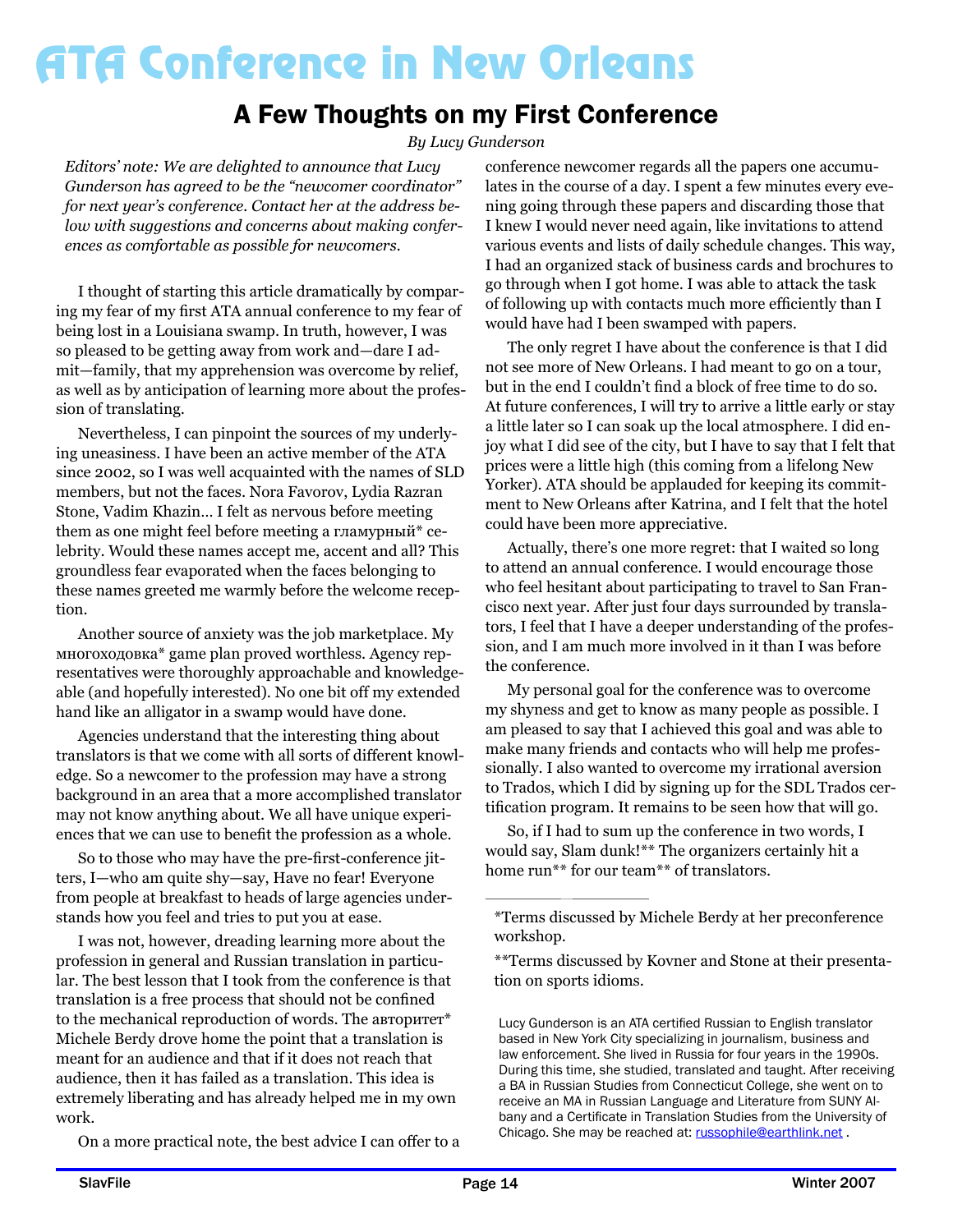### Translation of English Language Advertising Materials: Use of Adoptions and Their Grammatical Assimilation in Russian

*Presentation by Elena McGivern Reviewed by Yuliya Cloud*

Elena McGivern's presentation on the translation of English-language advertising materials was one of the most lively lectures of the conference in New Orleans and captured the attention of the audience. Elena McGivern is an interpreter and a translator who moved to the U.S. a few years ago after graduating from the Languages and Interpreter Academy in Munich and working in the EU. Not everyone has the courage to give a presentation at their first ATA conference.

One of the "trickier" aspects of translating advertisements is—in addition to getting the translation right adapting it to the target audience. Experience has shown that product features or claims that are a plus in one culture may be perceived differently by the other. Elena gave the example of an advertisement for lubricants for an aluminum factory that said that "this product withstands a wide range of temperatures," emphasizing its suitability for use in very hot temperatures. However, to potential buyers planning to use it in a factory in Siberia that is not heated during the winter, this emphasis leaves open the question of whether or not it will work in conditions of extreme cold. In a case like this, a translation that clarified and even emphasized this originally neglected point would be optimal.

The Russian advertising market, according to the Annual Russian Advertising Exhibition (Всероссийская рекламная выставка), is growing at an astonishing rate. Among European cities, Moscow holds third place in the amount of advertising on its streets, after London and Paris. However in Russia, advertising is seen as a major irritant and gives rise to anger, even in its target audience. According to some, the reason is the fact that simply translating foreign commercials without any adaptation to the Russian market simply does not work, yet this remains the prevalent technique used by advertisers. The biggest advertising category is cosmetics, accounting for 17% of advertisements, followed by beer, with 8.7%, and then by such products as household items, chemicals, drugs, etc.

It is relevant here that the Russian language spoken and used in Russia is often quite different from that used in the U.S., and this is certainly the case when it comes to language used in commercials on the Russian channels in the U.S. Words like "benefit," "appointment," "application," "lawyer," "food stamps," "brand," "sale," "tax," "insurance," etc., do not seem to have found a clear Russian translation and are now widely used by Russian speakers and on Russian TV in the U.S. That, however, doesn't help the translator for the Russian market. If anything, it makes our job harder.

Elena described one of the popular techniques used in the translation of advertising material, called *intimization*—using a "familiar" form of address in order to create a friendly atmosphere.

Example: Все в восторге от тебя, а ты от Maybelline.

Here it must be noted that while it may be acceptable to use this technique in the translation of advertisements for household detergent or cosmetics, it should be avoided in translation of an advertisement for a brand of steel. Translators for the Russian market should also be aware that it is always preferable to avoid words with negative connotations, even if the advertisement describes a problem that will be solved by using their product. For example, "removes dirt" might be translated as "очищает от жира," rather than "от грязи," since that would create a negative psychological mood.

Advertising text undoubtedly influences the evolution of language. By its nature, it has to have dynamic flow and sound convincing. At times this may involve creating new words or expressions and introducing them to the language.

E.g., Семьи Hi-Tech выбирают Chevy.

Действие нон-стоп!

But one has to be careful about using words borrowed from English. Elena gave the example of the term that has become common for disposable diapers: *Памперс (Pampers)*. Obviously, this would not be a suitable word to use in an ad for one of Pampers' competitors.

Another aspect of advertising that causes extra work for translators is the use of proper names of organizations, people, institutions, hotels, etc., under the assumption that everyone knows who or what is being mentioned and considers it prestigious. An example of this might be stating that Tiger Woods eats 5 servings of cereal a day.

Although known to everyone in the U.S., this name will most likely not be known to the majority of the target audience in Russia and thus cannot have the desired effect. Here the translator will have to find an equivalent solution for the local market.

Translators also have to contend with more universal expressions like "this tooth whitener will give you a Hollywood smile," as well as famous quotations and allusions that evoke the history of a country, for example, "United we stand" (Abraham Lincoln), or "I Have a Dream"(Martin Luther King), Old Glory, Stars and Stripes, etc.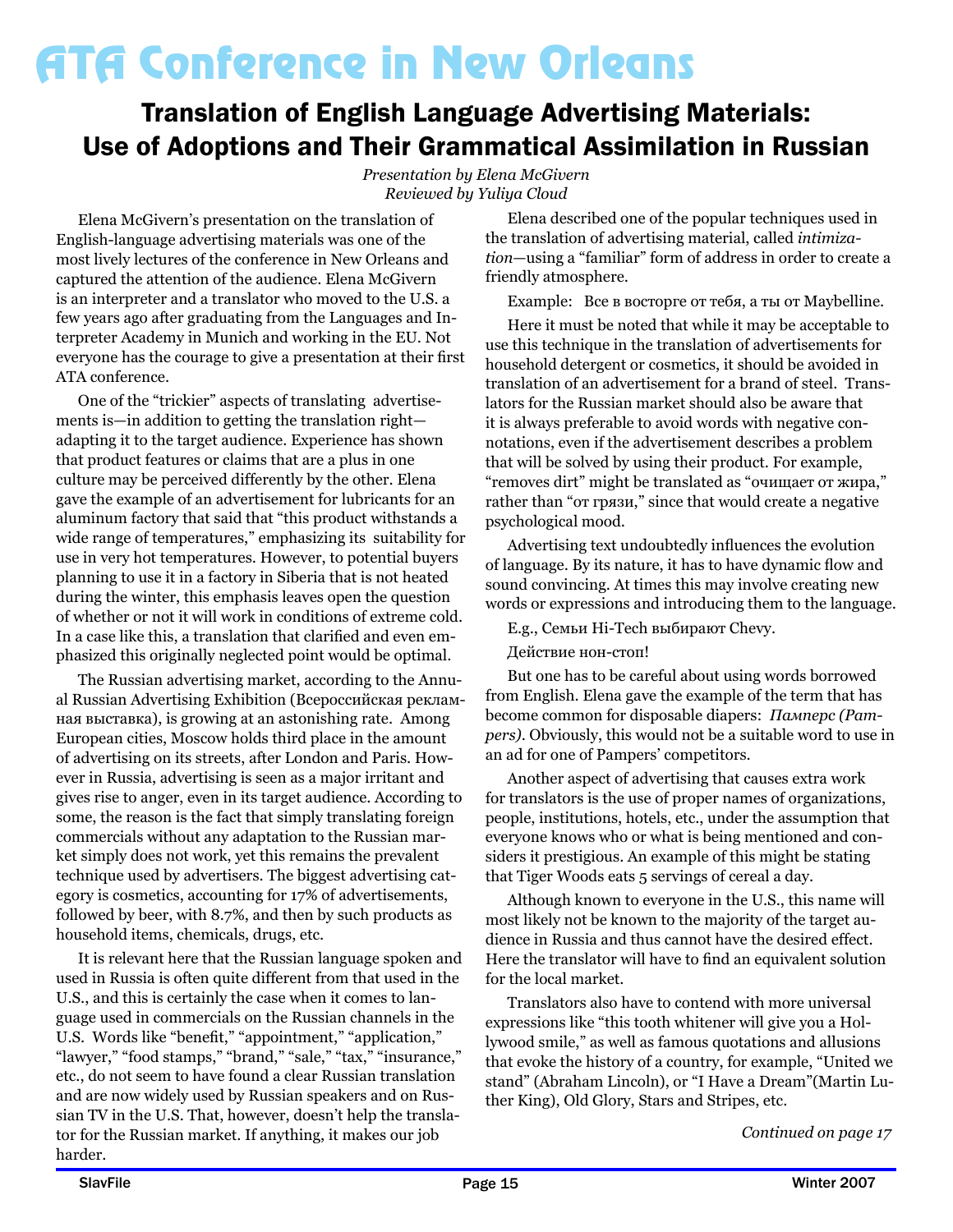### A New Bosnian/Croatian/Serbian Column

*Stephen M. Dickey and Janja Pavetić-Dickey*

*From Stephen*: After recently seeing the request for a Bosnian/Croatian/Serbian editor in the Fall 2006 issue of *SlavFile*, I suggested to my wife Janja that we take this responsibility on to fill the need for representation of Bosnian/Croatian/Serbian (hence BCS) in *SlavFile*. (Though in the past I have not been a member of the ATA, I have followed *SlavFile* attentively through Janja's membership.) Due to the violent breakup of Yugoslavia and the subsequent resettlement of refugees into the United States and Canada, the need for BCS translation and interpretation in this continent is now much greater than it was before the 1990s. Thus, there is a real need for a forum for BCS translation issues to be addressed.

My wife Janja and I have been active translators both separately and together for a number of years. Though I have followed an academic track and am currently Associate Professor of Slavic Languages and Literatures at the University of Kansas, I have worked extensively as a translator of BCS and German. I started learning BCS while studying in Germany in 1989 and got involved in translation by what one might call "literary necessity." While in Germany, I read a German translation of Meša Selimović's *Derviš i smrt* (*Death and the Dervish*), and upon my return home I found to my surprise that this stunning novel had not been translated into English. I decided at once that one of my main goals would be to translate it at some point, when my BCS was good enough to translate the original. A few years later while at Indiana University, Bogdan Rakić (then a visiting professor) and I applied for an NEH (National Endowment for the Humanities) translations grant to translate it, which we received, and the translation was published by Northwestern University Press in 1996. Since then I have translated Bosnian, Croatian and Serbian prose and poetry, including Borislav Pekić's *How to Quiet a Vampire* (*Kako upokojiti vampira*, Northwestern 2005).

It was largely on the basis of the *Death and the Dervish* that I was hired by the ICTY (International Criminal Tribunal for the Former Yugoslavia) in The Hague as a reviser and translator in 1997; my experience admittedly did not make me particularly suited for legal, military and medical translation, but at the time the ICTY was desperate for native speakers of English who knew BCS well and who had some knowledge of Bosnia and the former Yugoslavia, and I did have those qualifications. Once in the ICTY, I rapidly gained experience in such professional translation and revision, with a high standard of precision due to the courtroom use and international significance of the material. I worked a few stints at the ICTY and then decided that, no matter how interesting that work was, my heart was really in Slavic linguistics, so I returned to academia. Since then I have translated Pekić's *How to Quiet a Vampire* as well as various small projects and assisted Janja in some larger projects as needed. I should say that I think our combined

qualifications make for an excellent translation team, and without further ado I will let Janja tell her story.

*From Janja:* As is the case with many translators and interpreters, my language "career" began in my family. I grew up with a grandmother who spoke fluent German, Italian, Slovenian and Croatian until the day she died at the age of 99. A Slovenian native, she was born under the Austro-Hungarian monarchy to a father who worked as a civil engineer for the army. She and her family moved many times, which is how she learned so many different languages, which she also ended up teaching later on in her life. However, her real vocation was gymnastics, so at the age of 20, she moved to Croatia where she got a job as a gymnastics teacher, married my grandfather, and started a family. When some 50-odd years later I was born, little did either of us know what a profound impact her migratory life and love of languages would have on my own life and career.

I was born and raised in Croatia, where I earned a BA in German and English with translation from the University of Zagreb. During my studies, I spent extended periods of time in the UK and Germany, where I was the recipient of several academic exchange scholarships. In spite of my avid interest in foreign languages, I would not say that I chose to be a translator or interpreter consciously—it was more a case of being thrust into it. My first translation and interpretation jobs came through my university professors, who thought that I was good at it and got me involved in projects they were working on. Also, at that time, my country was embroiled in a bloody ethnic war, and the need for interpreters was great. Thus, it was at the recommendation of one of my professors that I was tested and selected as one of the 10 interpreters assisting the UN Bassiouni Commission of Experts investigating violations of humanitarian law in the former Yugoslavia in 1993. I traveled with teams of legal experts throughout Croatia and Bosnia and interpreted at interviews of victims and potential witnesses of war crimes. I will never forget my first interview, which took place after nightfall in a shipping container in the UN compound, hidden from everybody's eyes. The victim was a young woman who had been raped. At her request, the interview began late in the evening after everyone had gone to bed and lasted until well after midnight. Needless to say, I was completely heartbroken at the end of it. If before this interview there had been any doubt in my mind as to whether I wanted to become an interpreter and translator, afterwards there was none at all. It was at this point that I realized for the first time how important the role of an interpreter/translator is—without us, the stories of people such as that unforgettable young woman with dreams similar to my own, would never be told.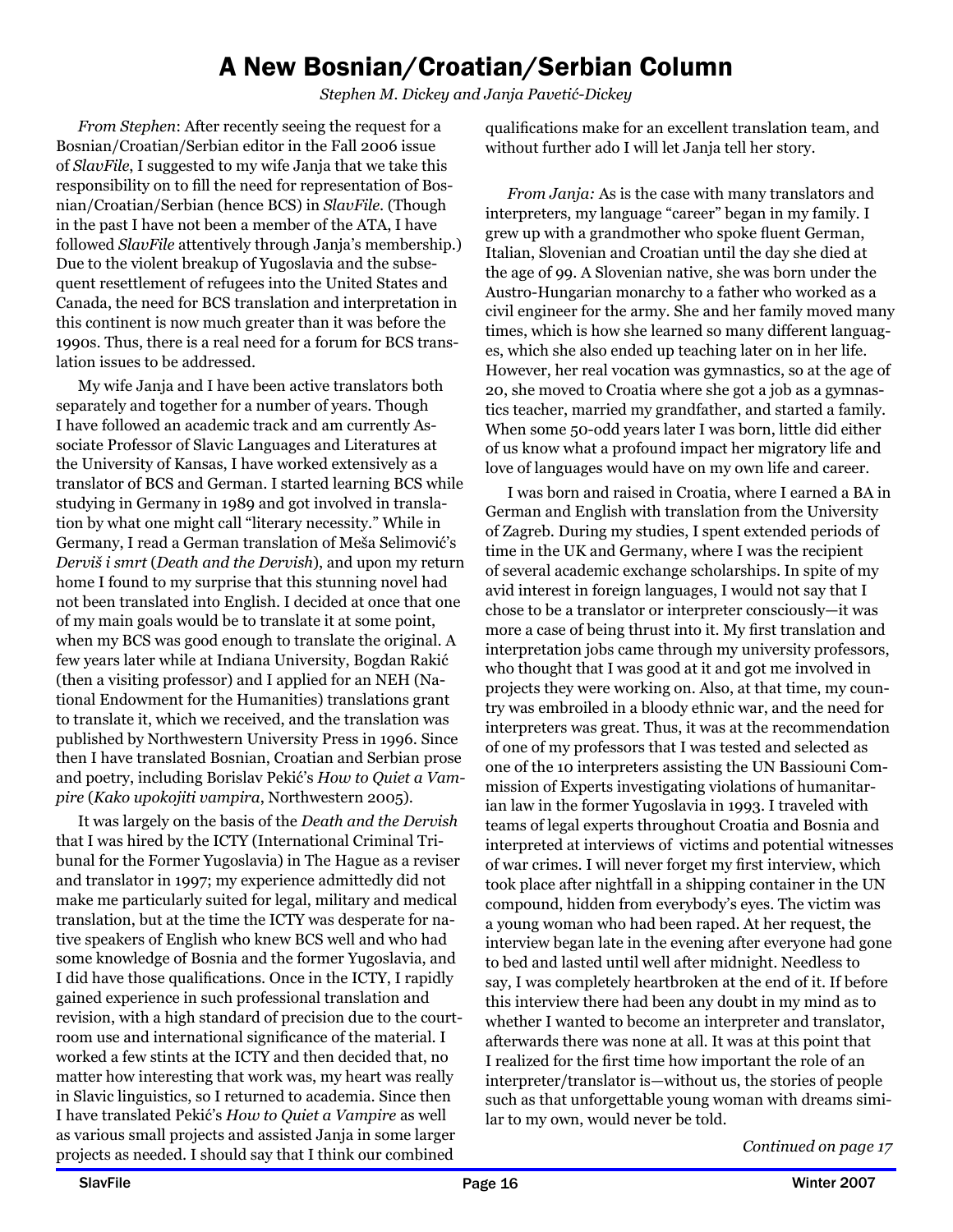### A New Bosnian/Croatian/Serbian Column

#### *Continued from page 16*

Other interpreting assignments followed. In 1994 I was recruited by the UN ICTY to work as a field interpreter for investigation teams interviewing war crimes victims in Bosnia, Croatia, Germany and other European countries. My interpreting skills were thus honed in the field. Then, after two-and-a-half years of living out of a suitcase, I took the UN translation exam for what became known as BCS and English, and was offered a position as a staff translator and interpreter at the ICTY. During my six-year tenure with the Tribunal, I interpreted at high-level meetings between the officers of the Tribunal and the defense counsel for the accused, translated thousands upon thousands of pages of mostly legal, military and medical documents to be used as evidence in court, and compiled specialized glossaries for the use of other translators. I was also regularly asked to translate from German and also Dutch (which I learned while living and working in The Netherlands) into English. These translations provided a welcome respite from the often monotonous and depressing content of court materials, while at the same time enabling me to practice my German and Dutch translation skills. Another welcome distraction was the MA in English literature that I completed at the University of Leiden, spending one semester at the College of William & Mary in the U.S. on a College of Liberal Arts scholarship.

It was this brief return to the groves of academia, and the fact that my husband, whom I met while working at the Tribunal, was offered a teaching position in the Slavic Department at the University of Kansas, that finally brought me to the U.S. three years ago. We have since been living in Lawrence, Kansas, where my husband teaches BCS and I am completing a PhD program in American Studies. Six months ago we were blessed with the birth of a son, and are currently eagerly awaiting his first words, wondering whether they will be spoken in Croatian or English. Since my arrival in this country, my work has mostly been involved with the courts, government agencies and the medical field. Both alone and with my husband, I have provided language consulting and translation services for various academic journals and university departments. For me, the switch from being an in-house interpreter/translator to being a freelancer was easier than I thought it would be. This is primarily due to two things: 1) My membership in the ATA and its local chapter MICATA, which provided me with an opportunity to network with a remarkable group of language professionals eager to offer advice and assistance; 2) The ATA certification exam, which I took as soon as it was offered. Despite the formal qualifications I already possessed, I believed the exam was an important element of professional development, as well as a way of showing gratitude to all the people who worked hard on getting it established. I felt extremely fortunate to be able to benefit from this opportunity and am still humbled by Paula Gordon's enthusiasm, energy and continuous efforts to make South Slavic languages more prominent in the ATA.

While we each have considerable experience working with all three of the languages that have come to be collectively known in professional circles as BCS, we are very aware that the current tripartite division of what was administratively considered one language in Yugoslavia can present translators with a host of challenges (and despite all the efforts to establish standards for each of these languages, the three languages are still very much in flux). It is quite difficult for any single person to stay simultaneously abreast of the linguistic trends in Bosnia, Croatia and Serbia. However, as language professionals, we have a responsibility to do so. My husband and I keep in close contact with linguists in all three countries and regularly bring home boxes filled with books when we visit in the summer. Many of you surely do the same. We hope that this column will be an additional source of information for all of you who are working with these languages. We would like it to be a welcoming forum for addressing (or beginning to address) some of the questions we all encounter in our jobs as translators, interpreters and editors of BCS.

At the moment this goes to print, there are 50 translators listed for CRO>ENG and SER>ENG, and 31 for BOS>ENG in the ATA online directory. In the other direction, there are 26 listed for CRO, 25 for BOS and 24 for SER. This is a sizeable community, and there must be problems and issues each of you tackle on your own that other members would be interested in hearing about. To this end, we would be delighted to hear from you. To begin the conversation, we invite you to propose a "catchy" name for our column. Feel free to email us your suggestions for this (or about anything else) at  $\text{smd}\omega$ ku.edu and/or jpdickey@ku.edu. Likewise, we welcome essays, reviews or other pieces for publication in this forum. And if there is enough interest, perhaps a BCS conference session could be organized for the annual ATA convention.

### *Continued from page 15* Translation of English Language Advertising

According to Elena, the key to the translation of advertisements is remembering to be creative and take into consideration the medium in which your copy will be presented—in text or audio—never losing sight of the purpose of persuading people to buy something. If all else fails, it is useful to remember that humor will often be the best option.

Yuliya Cloud has a Master's degree in linguistics and translation and works as a freelance medical, social and court interpreter in Spokane, Washington. She can be reached at junejulie19@yahoo. com.